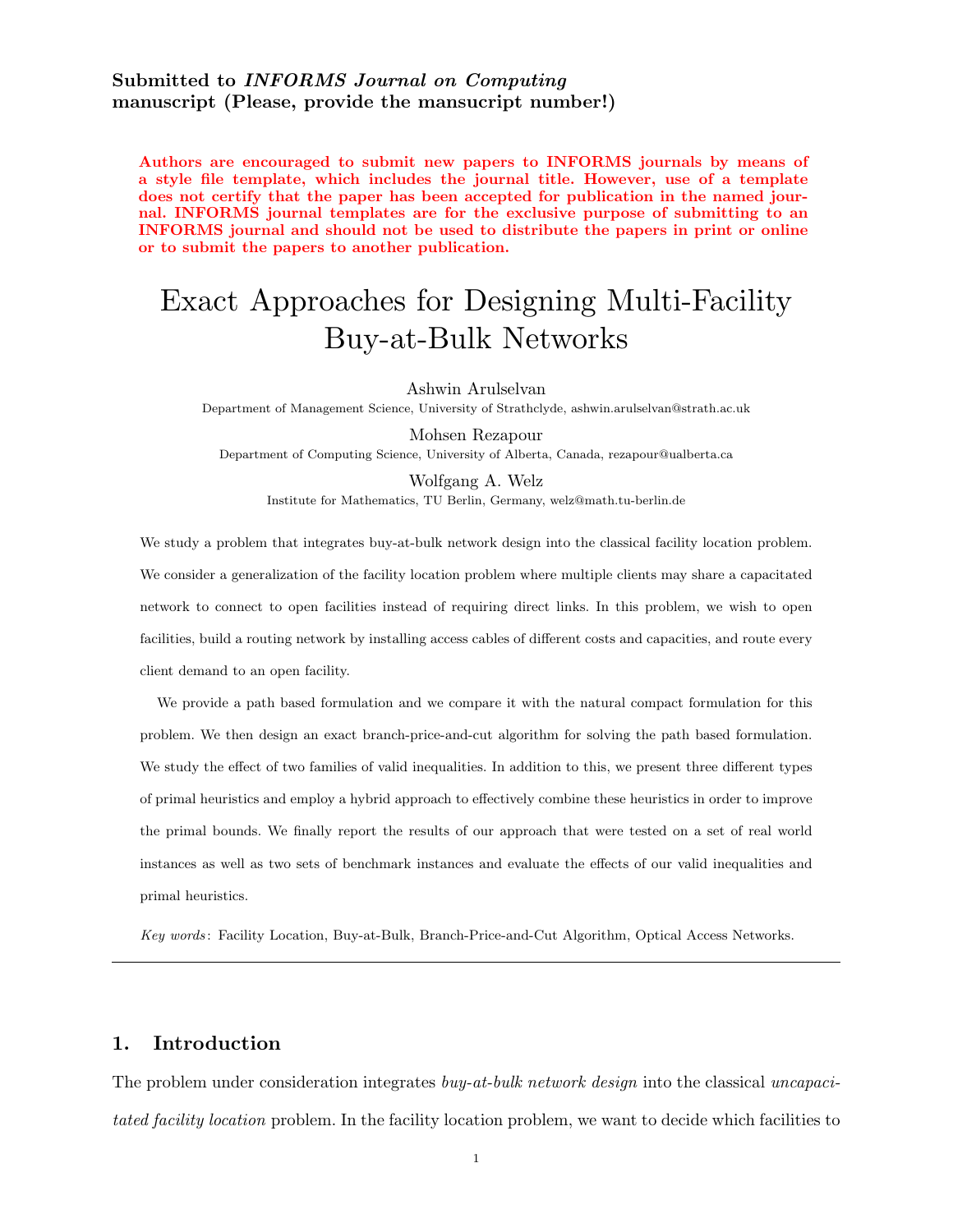open and how to assign clients to these open facilities so that the sum of the facility opening costs and client connection costs is minimized. This problem does not involve decisions concerning the routing of the clients' demands to the open facilities; once we decided on the set of open facilities, each client is served by the closest open facility. In the (single-sink) buy-at-bulk network design problem, on the other hand, we want to design and dimension a minimum cost routing network providing sufficient capacities to route all clients' demands to their sink. This problem involves deciding on the routing of each client's demand. But, in contrast to the facility location problem, the (single) destination of demands is predetermined. In many modern day applications, however, all these decisions are interdependent and affect each other. Hence, they should be considered simultaneously. In the planning of telecommunication networks, for example, this corresponds to locating routing and switching devices (facilities) and dimensioning access cables (e.g. fiber-optic cables) that are used to route the (un-splittable) traffic from clients to facilities. Such a multisink network design with facility location problem can be modeled as follows: The set of clients and potential facility locations together with the possible connections is represented by a network. On the edges of this network we may install multiple copies of an access cable of any capacity. The task now is to (1) open facilities at a subset of the potential locations and (2) determine the combination of cable types to be installed on the edges of the network, so that we have sufficient capacity to simultaneously route the entire demand of each client to an open facility via a single path through the network of cables. We will refer to the problem of finding such a solution with minimum total cost as the *Multi-Facility Buy-at-Bulk* network design problem, denoted by MFBB. Such a problem also has applications in transportation logistics (Ravi and Sinha 2006) where one has to locate manufacturing facilities, and select trucks of different capacities shipping goods to the clients so that the entire demand of each client is shipped by the same truck (un-splittable).

#### 1.1. Problem definition

The MFBB problem can be formalized as follows: we are given an undirected graph  $G = (V, E)$  with non-negative edge lengths  $c_e \in \mathbb{R}_{\geq 0}$ ,  $e \in E$ ; a set  $F \subseteq V$  of facilities with cost  $\mu_i \in \mathbb{R}_{\geq 0}$ ,  $i \in F$ ; and a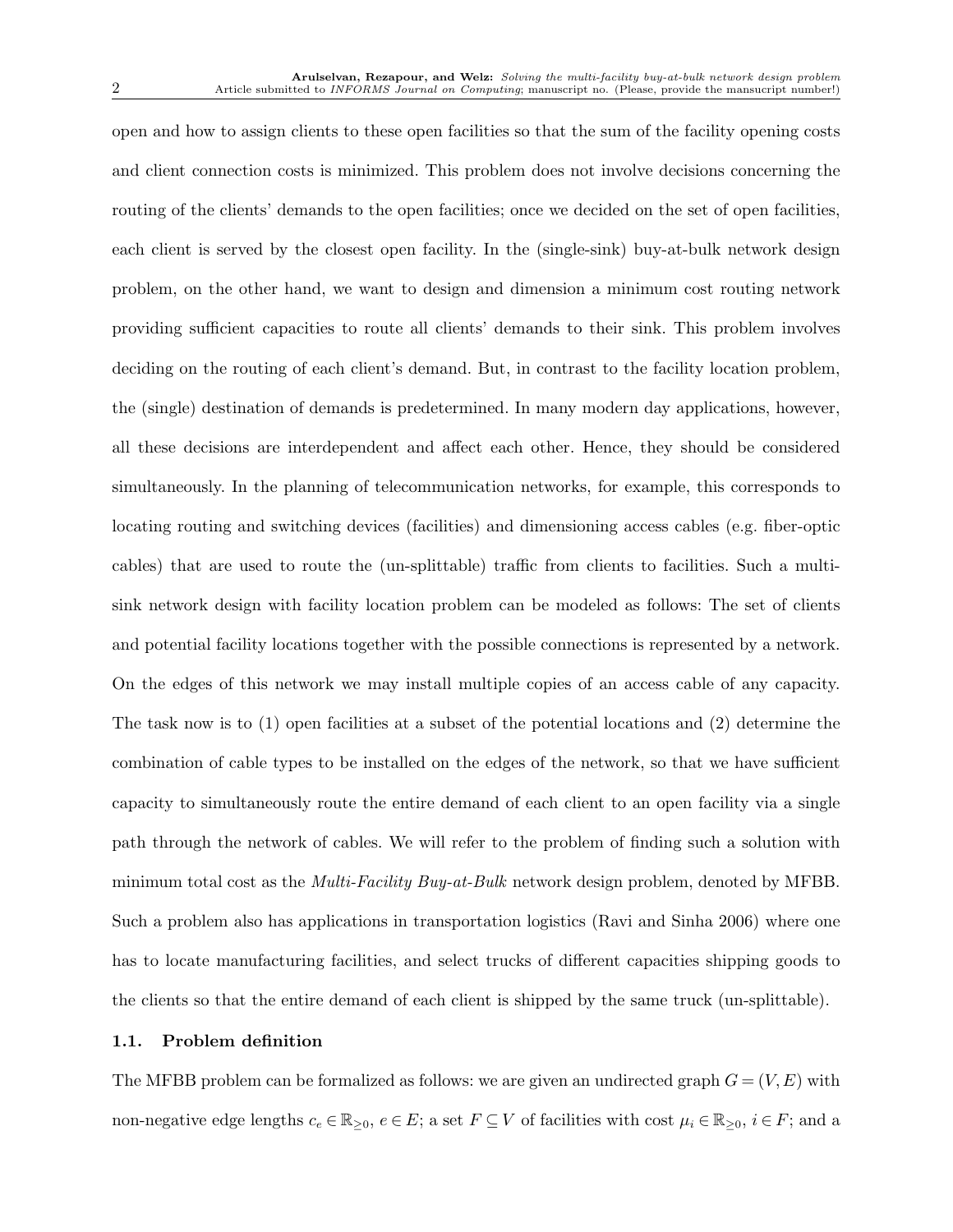

Figure 1 A feasible solution to MFBB, where square nodes (in red) represent (open) facilities, triangle nodes represent clients, circle nodes represent intermediate nodes, and bold edges (of different thickness) represent access cables (of different capacities) connecting clients to facilities.

set of clients  $D \subseteq V$  with demands  $d_j \in \mathbb{Z}_{>0}$ ,  $j \in D$ . We are also given K types of *access cables* that may be used to connect clients to open facilities. A cable of type k has capacity  $u_k \in \mathbb{Z}_{>0}$  and cost (per unit length)  $\sigma_k \in \mathbb{Z}_{\geq 0}$ . We assume that the cable types obey economies of scale, i.e., we have  $\sigma_1 < ... < \sigma_K$  and  $\frac{\sigma_1}{u_1} > ... > \frac{\sigma_K}{u_K}$ . This implies that the cost per unit capacity decreases from small to large cables. The task is to open a subset  $F \subseteq F$  of facilities and construct an *access network* whose edges use a combination of multiple cables of varying capacities, so that we can route the demands from the clients to the facilities. The entire demand of each client  $j$  must be routed via the access network to an open facility using exactly one path, denoted by  $P_j$ , and the sum of the capacities of cables installed on each edge must be capable of supporting all the demand flowing through that edge. Note that we allow the demand routed along a single edge to use different access cables, but the collection of edges traversed must be a path in  $G$ ; see Figure 1. The objective is to minimize the total cost of opening facilities and installing access cables, where the cost of installing a single access cable of type i on edge e is  $\sigma_i c_e$ . This problem includes the classical facility location problem as a special case and is therefore NP-hard. The problem definition can be summarized as follows.

#### PROBLEM 1. Multi-Facility Buy-at-Bulk (MFBB)

#### Input:

- undirected graph  $G = (V, E)$ ; edge lengths  $c_e \in \mathbb{Z}_{\geq 0}$ ,  $e \in E$
- potential facilities  $F \subseteq V$  with opening costs  $\mu_i \in \mathbb{Z}_{\geq 0}, \ i \in F$
- clients  $D \subseteq V$  with demands  $d_j \in \mathbb{Z}_{>0}, j \in D$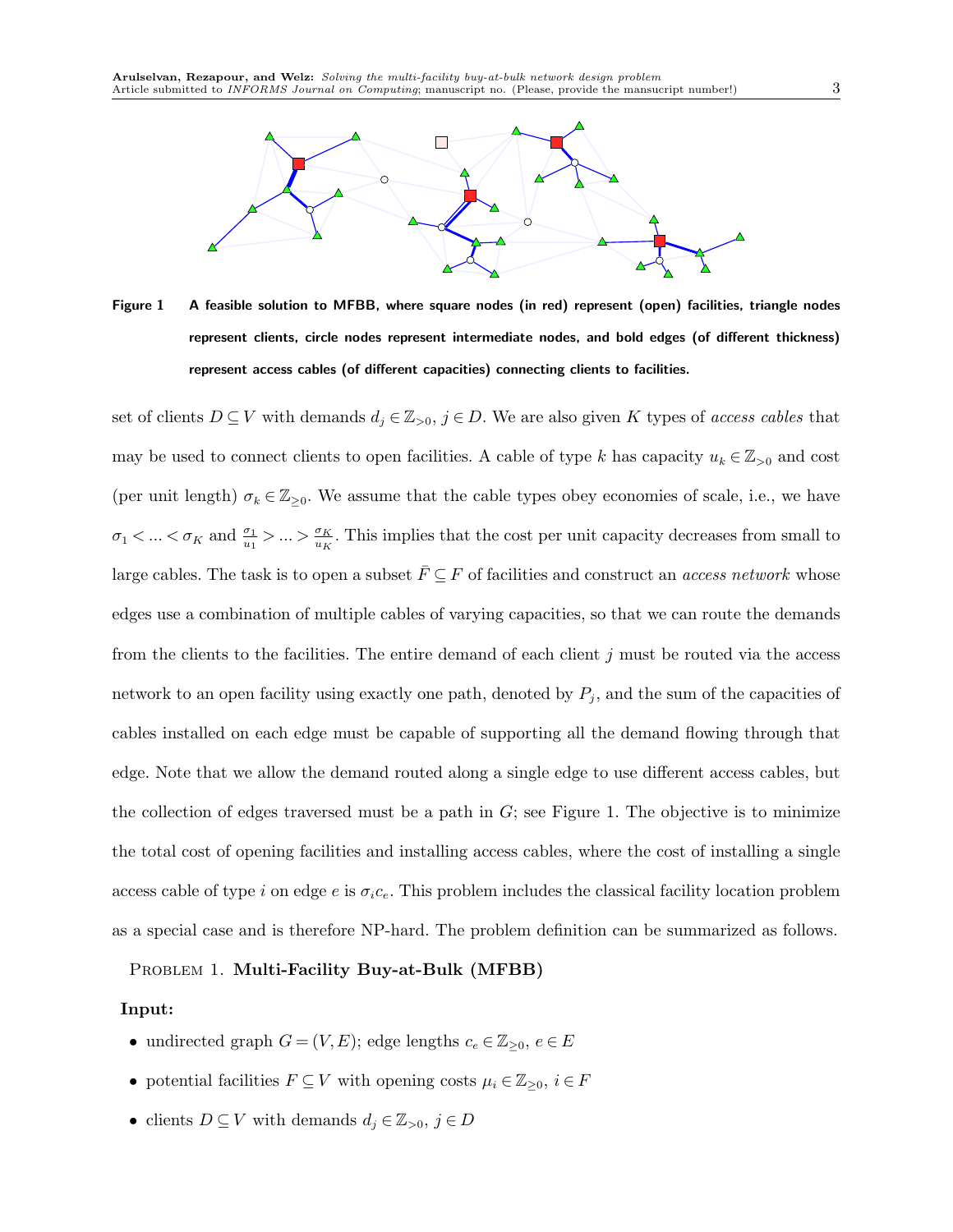- access cable types  $K$  with
	- capacity  $u_k \in \mathbb{Z}_{>0}, k \in K$
	- setup cost (per unit length)  $\sigma_k \in \mathbb{Z}_{\geq 0}$ ,  $k \in K$

$$
\sigma_1 < \ldots < \sigma_K
$$
 and  $\frac{\sigma_1}{u_1} > \ldots > \frac{\sigma_K}{u_K}$ 

## Solution:

- set of open facilities  $\bar F\subseteq F$
- access network  $\bar{A} \subseteq E$  through which each client  $j \in D$  is connected to a facility  $i_j \in \bar{F}$  and that the connection from client j to its facility  $i_j$  induces a path  $P_j$ .
	- access cable installation  $\omega : \bar{A} \times K \to \mathbb{Z}_{\geq 0}$  of sufficient capacity, i.e.,  $\sum_{j: e \in P_j} d_j \leq \sum_k u_k \omega_{e,k}$

## Goal:

$$
\min \sum_{i \in \bar{F}} \mu_i + \sum_{e \in A^*} \sum_{k \in K} \sigma_k c_e \omega_{e,k}
$$

#### 1.2. Related work

The combination of the facility location and the buy-at-bulk network problem has been considered for the first time in Meyerson et al. (2000). They show that this combination can be seen as a special case of the *single-sink non-uniform buy-at-bulk network design* (SSNBB) problem (a.k.a. the *Cost-Distance* problem): Each instance of MFBB can be transformed to an instance of SSNBB by adding an artificial sink (say r) and connecting it to every facility  $i \in F$  where the cost of each (dummy) edge ir is set to be  $\mu_i$ . They hence provide the first  $O(log(|D|))$  approximating algorithm for MFBB using this transformation. Later, Ravi and Sinha (2006) developed an  $O(K)$ approximation for this problem and called it *integrated logistics*. It is worth noting that there is a closely related variant of MFBB in the (computer science) literature, namely the facility location with deep-discount edge costs problem, where each cable type, instead of having a fixed cost and a fixed capacity, has unlimited capacity but a flow-dependent variable cost in addition to its fixed cost. This, for example, occurs in the planning of water and energy supply networks where the consideration of different connection types on the edges of the access network is not motivated by the different capacities but by the different shipping cost (per unit) of alternative technologies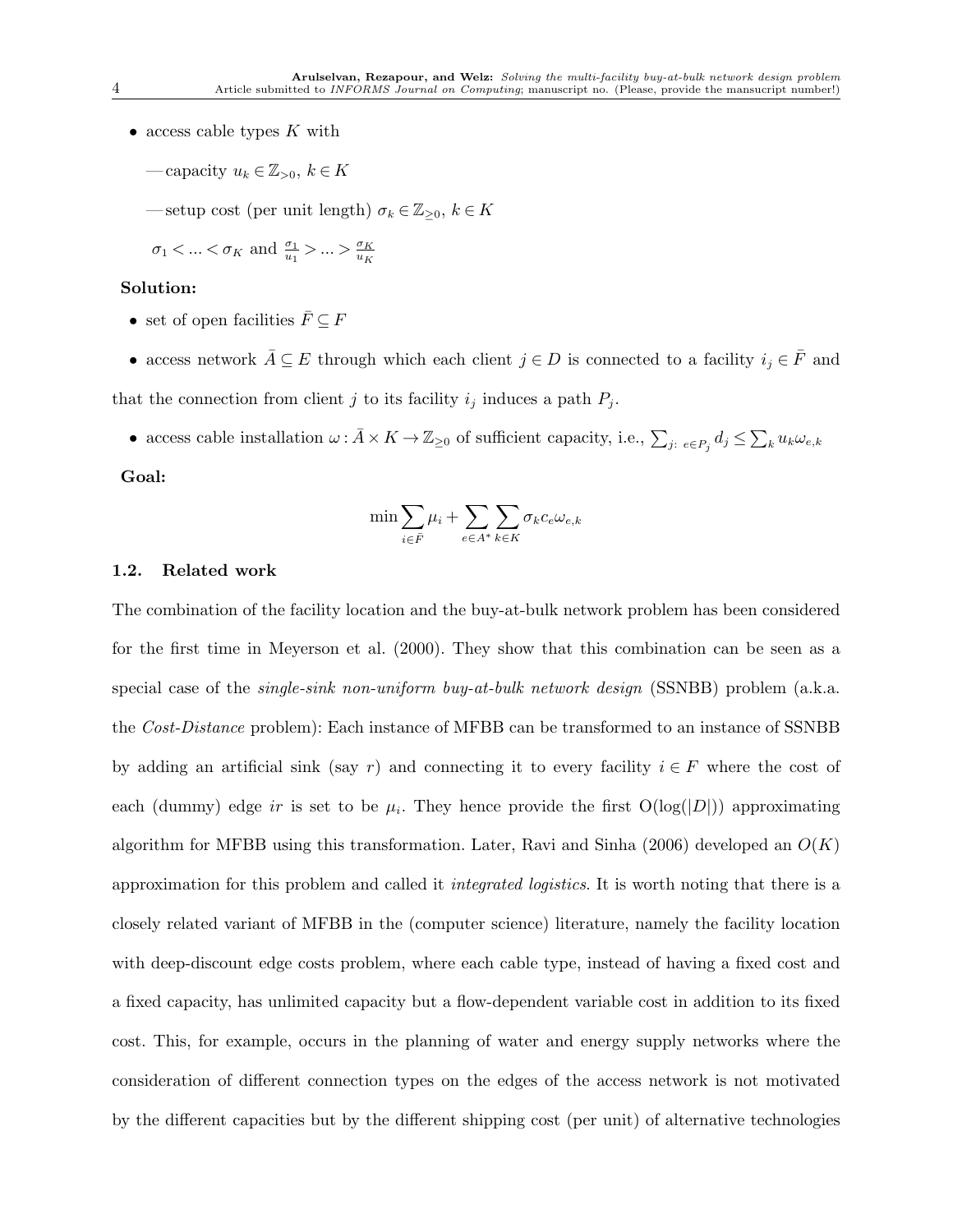or operational modes. One can transform between buy-at-bulk and deep-discount variants of the problem with factor 2 loss (see Friggstad et al. (2015)). Friggstad et al. (2015) proved an upper bound of  $O(K)$  on the integrality gap of a natural flow-based linear programming formulation of the problem. To the best of our knowledge there is still no  $O(1)$  approximation or an exact algorithm for the MFBB problem in the literature.

The *Single-Sink (uniform) Buy-at-Bulk problem* (SSBB) can be seen as another simplification of MFBB, in which we are given exactly one single facility, referred to as a sink, and a solution must connect all clients to this sink. This problem has been widely studied in *operations research* as well as *computer science* communities. It should be noted that there are two variants of the SSBB problem in the literature, namely splittable SSBB (s-SSBB) and unsplittable SSBB (u-SSBB), depending on whether the demand of each client is allowed to be routed along several paths or not. We remark that the u-SSBB problem is a special case of our problem.

Several approximation algorithms for this problem have been proposed in the computer science literature. The problem has first been studied from the perspective of approximations in Salman et al. (2001). For the unsplittable case, Garg et al. (2001) developed an  $O(K)$  approximation, using LP (Linear Programming) rounding techniques. Hassin et al. (2004) provide the first constant factor approximation for the single cable version of the problem. The first constant factor approximation for the problem with multiple cable types is due to Guha et al. (2009). Talwar (2002) showed that an LP formulation of this problem has a constant integrality gap and provided a 216 approximation algorithm. Using sampling techniques, this factor was reduced to 145.6 by Jothi and Raghavachari (2004), and later to 40.82 by Grandoni and Rothvoß (2010). For the splittable case, Gupta et al. (2003) presented a simple 76.8-approximation algorithm using random-sampling techniques. Unlike the algorithms mentioned above, their algorithm does not guarantee that the solution is a tree. Gupta's algorithm was modified to improve the approximation guarantee for u-SSBB to 65.49 (see Jothi and Raghavachari (2004)) and later to 24.92 (see Grandoni and Rothvoß (2010)).

The SSBB problem is also well studied in the operation research literature. However, in the operation research literature, it is mostly known as *single-source network loading problem* (e.g.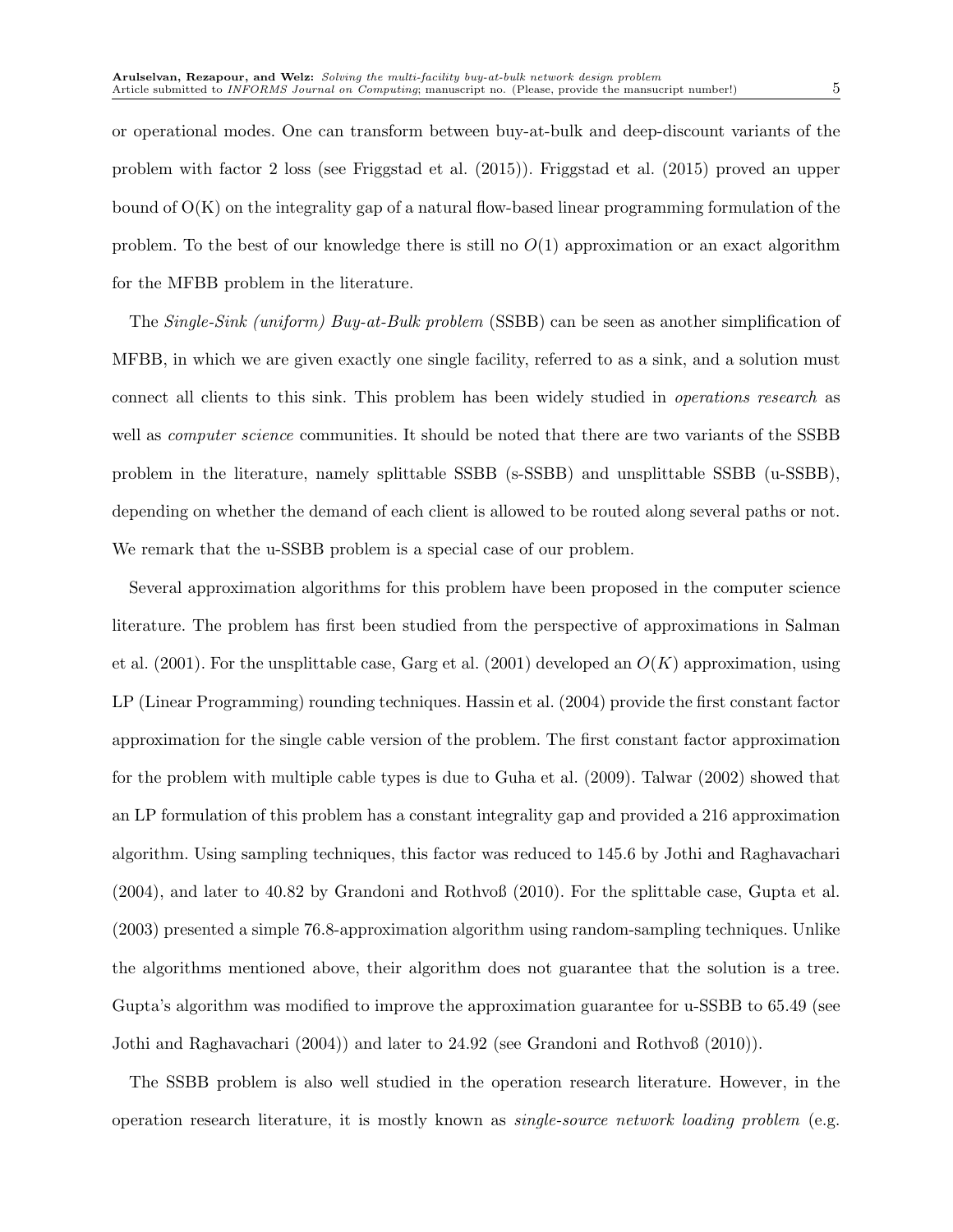(Ljubi´c et al. 2012)) or (in the case of telecommunication network planning) as *Local Access Network Design Problem (LAN)* (e.g. (Salman et al. 2008)).

Randazzo et al. (2001) considered the LAN problem with only two cable types under the assumption that the solution must be a tree (and therefore the flows are unsplittable). They provided a multicommodity flow formulation for the problem and solved it by applying Benders' decomposition. Salman et al. (2008) considered the LAN problem with multiple cable types where the cable types obey economies of scale. They applied a flow-based MIP (Mixed Integer Programming) formulation and worked with the relaxation obtained by approximating the step cost function on the capacities by a lower convex envelope to provide a special branch-and-bound algorithm for LAN design. Raghavan and Stanojević (2006) later reformulated this as a stylized branch-andbound algorithm. Working with the approximate step cost function, as defined by Salman et al.  $(2008)$ , Ljubić et al.  $(2012)$  considered a stronger multicommodity flow formulation for the problem by disaggregating the commodities, and applied a branch-and-cut algorithm based on Benders decomposition for solving the problem.

#### 1.3. Contribution and organization

In this work, we undertook the first computational study for the multi-facility buy-at-bulk network design problem, which so far has been only addressed from the perspective of designing approximation algorithms. We justified this exact approach, since our literature review identified a lack of progress made by approximation algorithms in terms of theoretical guarantees. We modeled this problem as a path based formulation and compared it with a natural compact formulation of the problem. We then provided a branch-price-and-cut algorithm to solve the path based formulation.

We also studied two classes of valid inequalities to improve the lower bounds. In addition to this, we studied three different types of primal heuristics and employed a hybrid approach to effectively make use of these heuristics in order to improve the primal bounds.

The paper is organized as follows: Compact and exponential-sized integer programming formulations are presented in Section 2. Two families of valid inequalities are proposed in Section 3. The details of proposed branch-price-and-cut algorithm is described in Section 4. Finally, computational results are reported in Section 5 and conclusions are made in Section 6.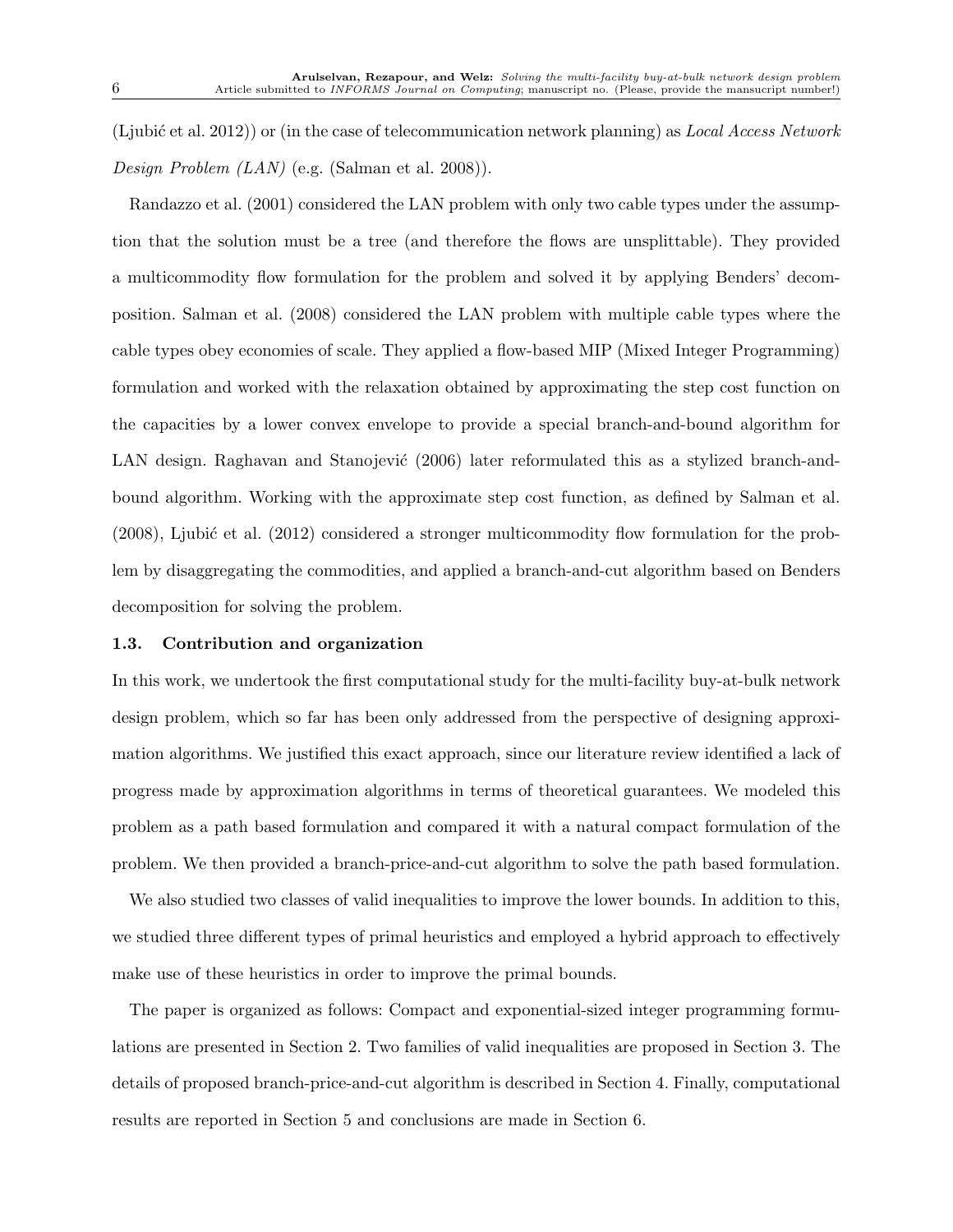### 2. Integer programming formulations

In this section we first propose a natural compact IP (Integer Programming) formulation for the MFBB problem. Then, relying on (approximate) step cost functions that can be precomputed for each edge using dynamic programming, we propose some new IP formulations for the problem.

## 2.1. A natural IP formulation

We write a natural flow-based integer linear program for the MFBB problem. For each edge we create a pair of anti-parallel directed arcs, with same length as the original one. Let  $\vec{E}$  be the set of these arcs. We denote the undirected version of an arc  $\bar{e} \in \vec{E}$  by e. For an edge  $e = lm$  between nodes l and m, we will use a notation  $(l,m)$  or  $(m,l)$  to explicitly specify the orientation of the corresponding arc  $\bar{e} \in \vec{E}$ . We will use the notation e and  $\bar{e}$ , when it is clear from the context, for the sake of compactness. In our model we will use the following variables: For every  $\bar{e} \in \vec{E}$  and client  $j \in D$ , the binary variable  $f_{\bar{e}}^j$  indicates if flow from client j uses arc  $\bar{e}$ ; for  $e \in E$  and access cable type k,  $x_e^k$  indicates the number of access cables of type k installed on edge e; and  $z_i$  indicates if facility *i* is open or not. We use the notation  $\delta^+(u) = \{(u, v) \in \vec{E}\}\$ and  $\delta^-(v) = \{(u, v) \in \vec{E}\}\$ .

(IP-1) 
$$
\min \sum_{i \in F} \mu_i z_i + \sum_{e \in E} c_e \sum_{k=1}^K \sigma_k x_e^k
$$

$$
\sum_{\bar{e} \in \delta^+(j)} f_{\bar{e}}^j = 1 \qquad \forall j \in D
$$
(1)

$$
\sum_{\bar{e}\in\delta^{+}(v)} f_{\bar{e}}^{j} = \sum_{\bar{e}\in\delta^{-}(v)} f_{\bar{e}}^{j} \qquad \qquad \forall j \in D, v \in V \backslash F, v \neq j \tag{2}
$$

$$
\sum_{\bar{e}\in\delta^{-}(i)} f_{\bar{e}}^{j} - \sum_{\bar{e}\in\delta^{+}(i)} f_{\bar{e}}^{j} \leq z_{i} \qquad \qquad \forall j \in D, i \in F
$$
\n
$$
(3)
$$

$$
\sum_{j \in D} d_j (f^j_{(l,m)} + f^j_{(m,l)}) \le \sum_{k=1}^K u_k x^k_{lm} \qquad \forall lm \in E
$$
 (4)

 $x_e^k$  non-negative integers  $\forall e \in E, k \in K$ 

$$
f_{\bar{e}}^j \in \{0, 1\} \qquad \forall \bar{e} \in \vec{E}, j \in D
$$

$$
z_i \in \{0, 1\} \qquad \qquad \forall i \in F
$$

Constraints (1) impose that at least one unit of flow leaves each client. Constraints (2) are flow conservation constraints at non-facility nodes. Constraints (3) state that the flow only terminates at open facilities. Constraints (4) ensure that we install sufficient capacity to support the flow.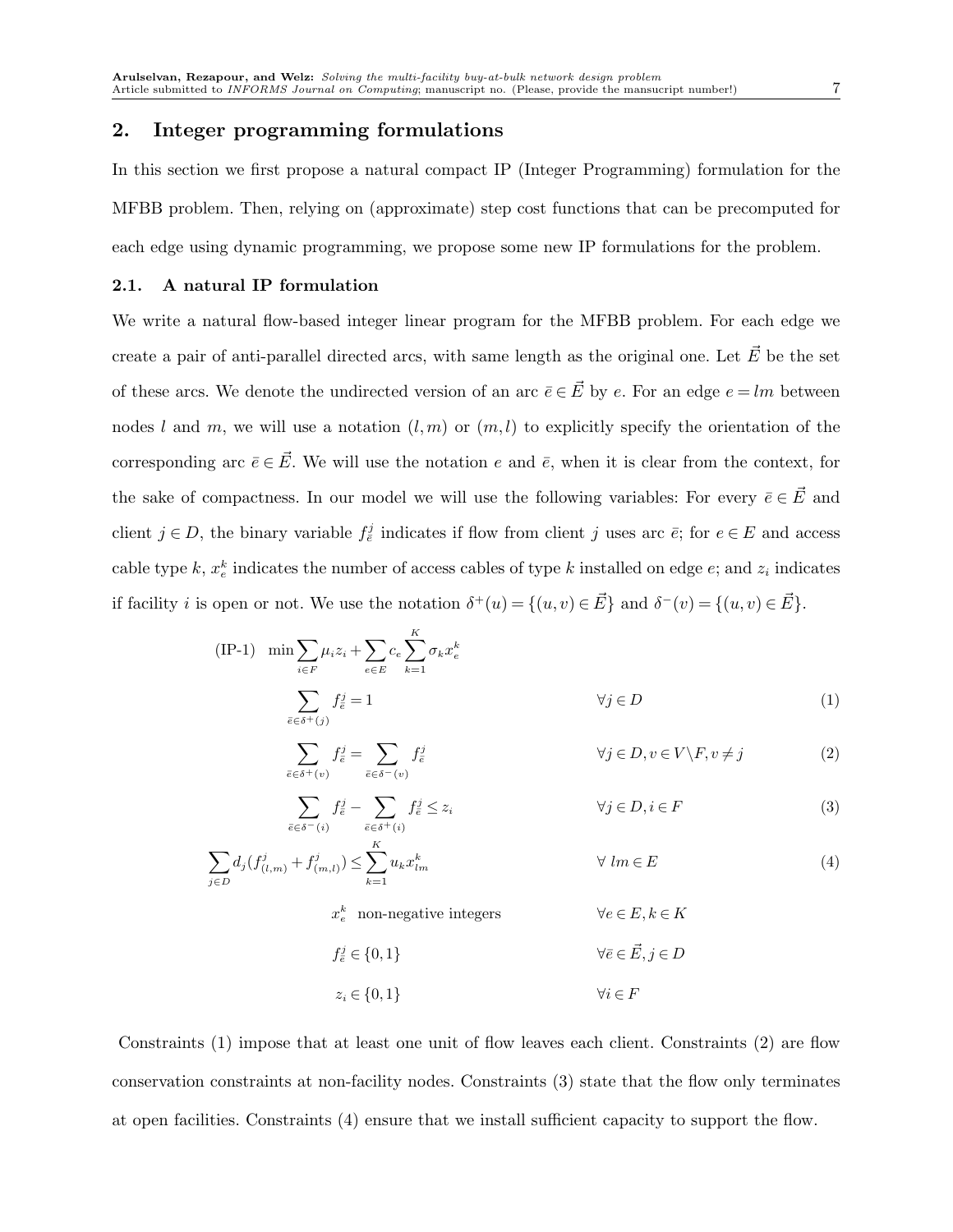

Figure 2 An illustration for the cost function  $g_e$ 

It is not hard to show that an optimal fractional solution for the LP relaxation of IP-1 only uses the last cable type with the lowest cost per capacity ratio. Consider a simple complete graph containing only a single client with unit demand and a single facility with zero cost. Consider two types of access cables:  $\sigma_1 = 1$ ,  $u_1 = 1$ ;  $\sigma_2 = 2$ ,  $u_2 = L$ . It is obvious that the cost of the optimal integral solution for such an instance is 1, while the cost of the optimal fractional solution is  $\frac{2}{L}$ . Hence, we have the following remark.

REMARK 1. The integrality gap of  $(IP-1)$  can be arbitrarily large.

#### 2.2. An alternative IP modeling of MFBB

In this section, following the previous work for the single-sink buy-at-bulk network design problem (e.g., see Salman et al. (2008) ), we first provide a slightly better IP formulation, namely (IP-2), for the problem. We then propose our main formulation which is a path based formulation of the problem with an exponential number of variables.

Notice that if the locations of the open facilities as well as the subgraph (edges supporting the access network) connecting clients to open facilities are given, then the problem reduces to the *integer minimum knapsack* problem for each edge, wherein one needs to choose the optimal combination of the cables for that edge in order to support the demand flowing through it. We compute the optimal combination of cable types for all possible flow levels on every edge (using dynamic programming). This provides a monotonically increasing step cost function for each edge e in the network, which we denote by  $g_e$ .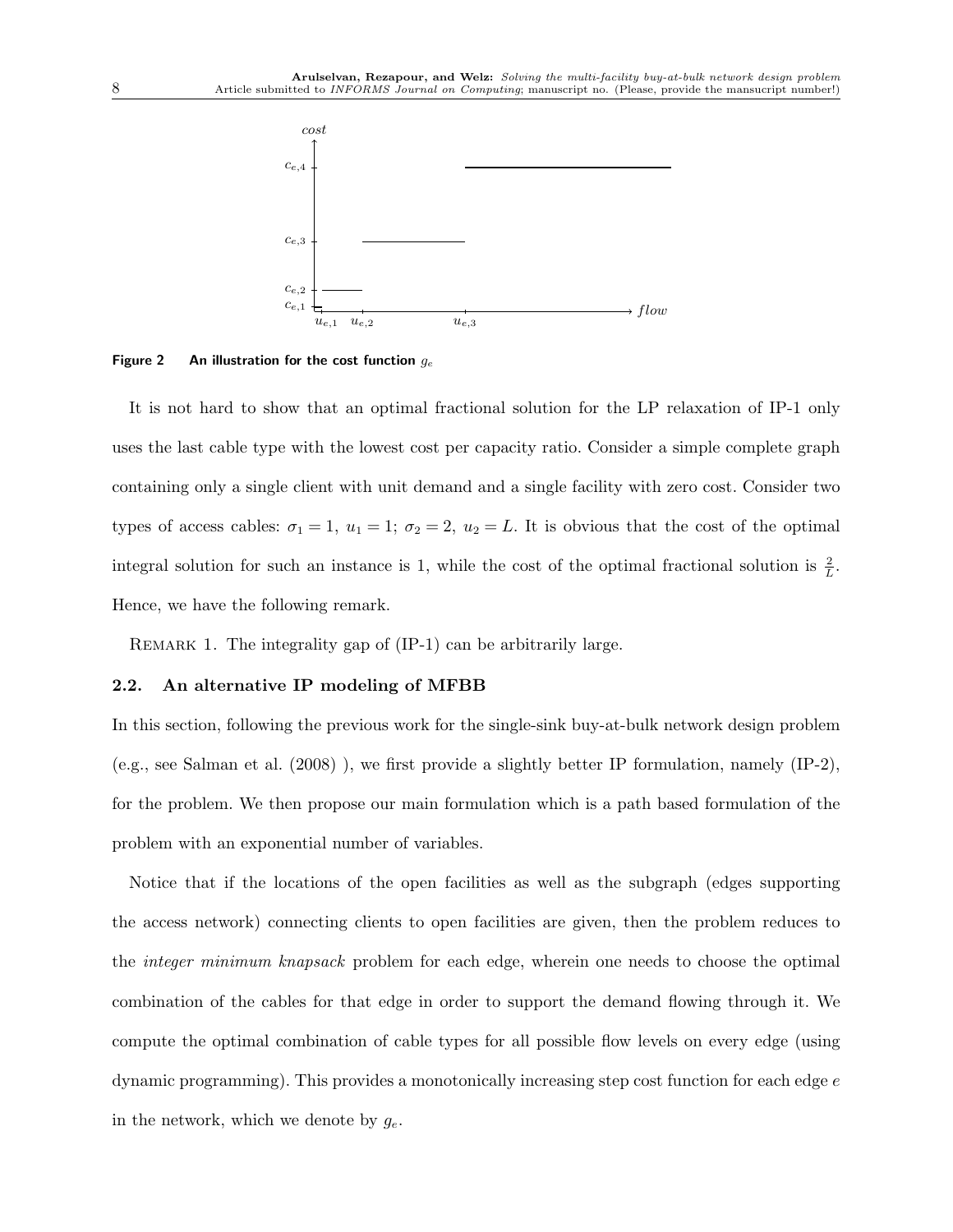Next, we consider each piece of the resulting step cost function, for each edge, as a module with a specified cost and a specified capacity available for that edge; see Figure 2. More precisely, we assume that for each edge e a set  $\mathcal{N}_e = \{n_1, n_2, \ldots, n_{\mathcal{N}_e}\}\$  of modules (obtained by finding the optimal combination of cable types for all flow levels on  $e$ ) is given, and at most one of these modules can be installed to support the corresponding flow along that edge. Each module  $n$  has a cost of  $c_{e,n}$  and a capacity of  $u_{e,n}$ . Finally, to model this, we introduce, for each edge e and each module  $n \in \mathcal{N}_e$ , a variable  $x_{e,n}$  which indicates whether module n has been installed on edge e or not. Intuitively speaking, this indicates whether piece  $n$  of the step cost function determines the optimal cable cost for edge  $e$ . Now, we reformulate the problem by replacing constraints (4) by constraints (5) and (6) as follows.

$$
\begin{aligned} \text{(IP-2)} \quad \min \sum_{i \in F} \mu_i z_i + \sum_{e \in E} \sum_{n \in \mathcal{N}_e} c_{e,n} x_{e,n} \\ \text{(1)} - \text{(3)} \end{aligned}
$$

$$
\sum_{j \in D} d_j (f_{(l,m)}^j + f_{(m,l)}^j) \le \sum_{n \in \mathcal{N}_{lm}} u_{lm,n} x_{lm,n} \qquad \forall lm \in E
$$
 (5)

$$
\sum_{n \in \mathcal{N}_{lm}} x_{lm,n} \le 1 \qquad \qquad \forall lm \in E \tag{6}
$$

 $x_{e,n}$  non-negative integers  $\forall e \in E, n \in \mathcal{N}_e$ 

$$
f_{\overline{e}}^{j} \in \{0, 1\}
$$
  

$$
z_{i} \in \{0, 1\}
$$
  

$$
\forall i \in F
$$
  

$$
\forall i \in F
$$

We denote by  $\text{proj}_{f,z}(P) = \{f, z \in [0,1]^{|\vec{E}| \times |\vec{D}| \times |\vec{F}|} | \exists (x, f, z) \in P\}$  as the projection of some polyhedron P on the space of f and z variables. Let  $P_1$  and  $P_2$  denote the feasible space of the LP relaxation corresponding to formulations IP-1 and IP-2, respectively. It is not hard to show that  $\text{proj}_{f,z}(P_2) \subseteq \text{proj}_{f,z}(P_1)$ . This in fact implies the following result.

Lemma 1. *IP-2 is at least as strong as IP-1 in terms of the lower bounds provided by their relaxations.*

The IP-2 formulation has  $O(|D|\cdot|E|)$  variables and  $O(|E|)$  constraints which may lead to quite large IP formulations with respect to the size of real-world applications; see Section 5. To get around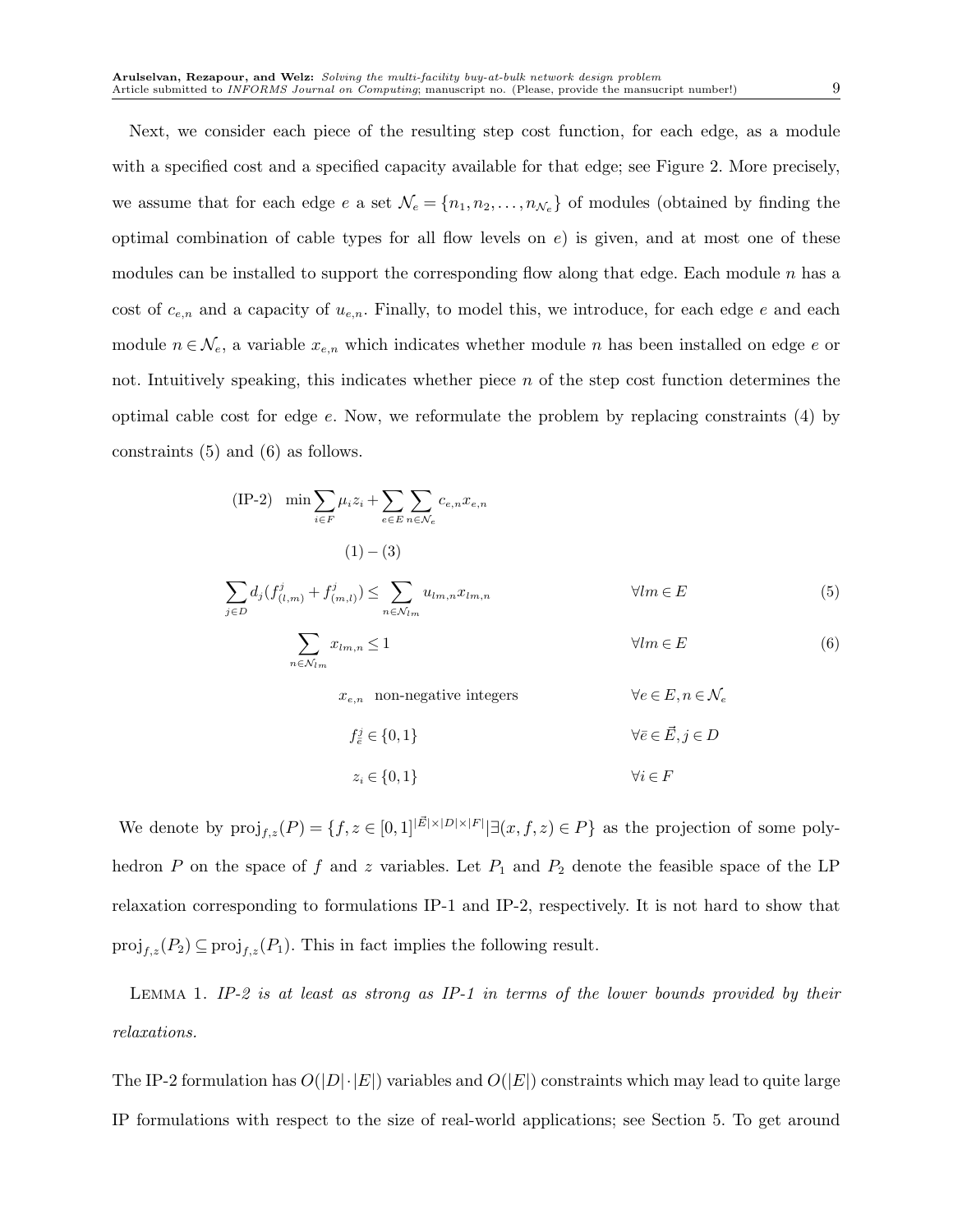solving such a model with huge number of variables, we will propose a path based formulation for the problem and solve it using column generation.

**2.2.1.** Path based formulation We present a path based formulation for the problem with an exponential number of variables. For the sake of modeling paths, we first create a dummy root node r and connect all facilities with the root node. Let  $\vec{E'} = \vec{E} \cup \{ \bigcup_{i \in F} (i,r) \}$ . Let  $P(j)$  denote the set of all possible paths in  $G' = (V \cup \{r\}, \vec{E'})$  starting from j and terminating at r.

Remember that the demand of each client must be routed to an open facility, and so to the root node, via a single path. For each  $j \in D$  and for each  $p \in P(j)$ , we introduce a binary variable  $y_p$ which indicates if flow from  $j$  is routed along  $p$ . Then the problem can be formulated as follows:

(IP-3) 
$$
\min \sum_{i \in F} \mu_i z_i + \sum_{e \in E} \sum_{n \in \mathcal{N}_e} c_{e,n} \cdot x_{e,n}
$$

$$
\sum_{p \in P(j)} y_p = 1, \qquad \forall j \in D \tag{7}
$$

$$
\sum_{j \in D} \sum_{\substack{p \in P(j):\\ \{(l,m),(m,l)\} \cap p \neq \emptyset}} d_j y_p \le \sum_{n \in \mathcal{N}_{lm}} u_{lm,n} x_{lm,n}, \qquad \forall lm \in E
$$
\n(8)

$$
\sum_{n \in \mathcal{N}_{lm}} x_{lm,n} \le 1, \qquad \qquad \forall lm \in E \tag{9}
$$

$$
\sum_{p \in P(j):(i,r) \in p} y_p \le z_i, \qquad \forall j \in D, i \in F \tag{10}
$$

 $x_{e,n}$  non-negative integers  $\forall e \in E, n \in \mathcal{N}_e$ 

$$
y_p \in \{0, 1\} \qquad \qquad \forall j \in D, p \in P(j)
$$

$$
z_i \in \{0, 1\} \qquad \qquad \forall i \in F
$$

Constraints (7) force each client to be connected to a routing path. Constraints (8) ensure that we install sufficient capacity to support the flow along routing paths, constraints (9) guarantee that at most one module is installed along each edge and constraints (10) ensure that a facility is open.

It is worth noting that one could improve the lower bound provided by the linear relaxation of IP-3 by adding the following set of strengthening inequalities to the model:

$$
\sum_{\substack{p \in P(j):\\ \{(l,m),(m,l)\}\cap p\neq\emptyset}} y_p \le \sum_{n\in\mathcal{N}_{lm}} x_{lm,n}, \qquad \forall lm \in E, j \in D \tag{11}
$$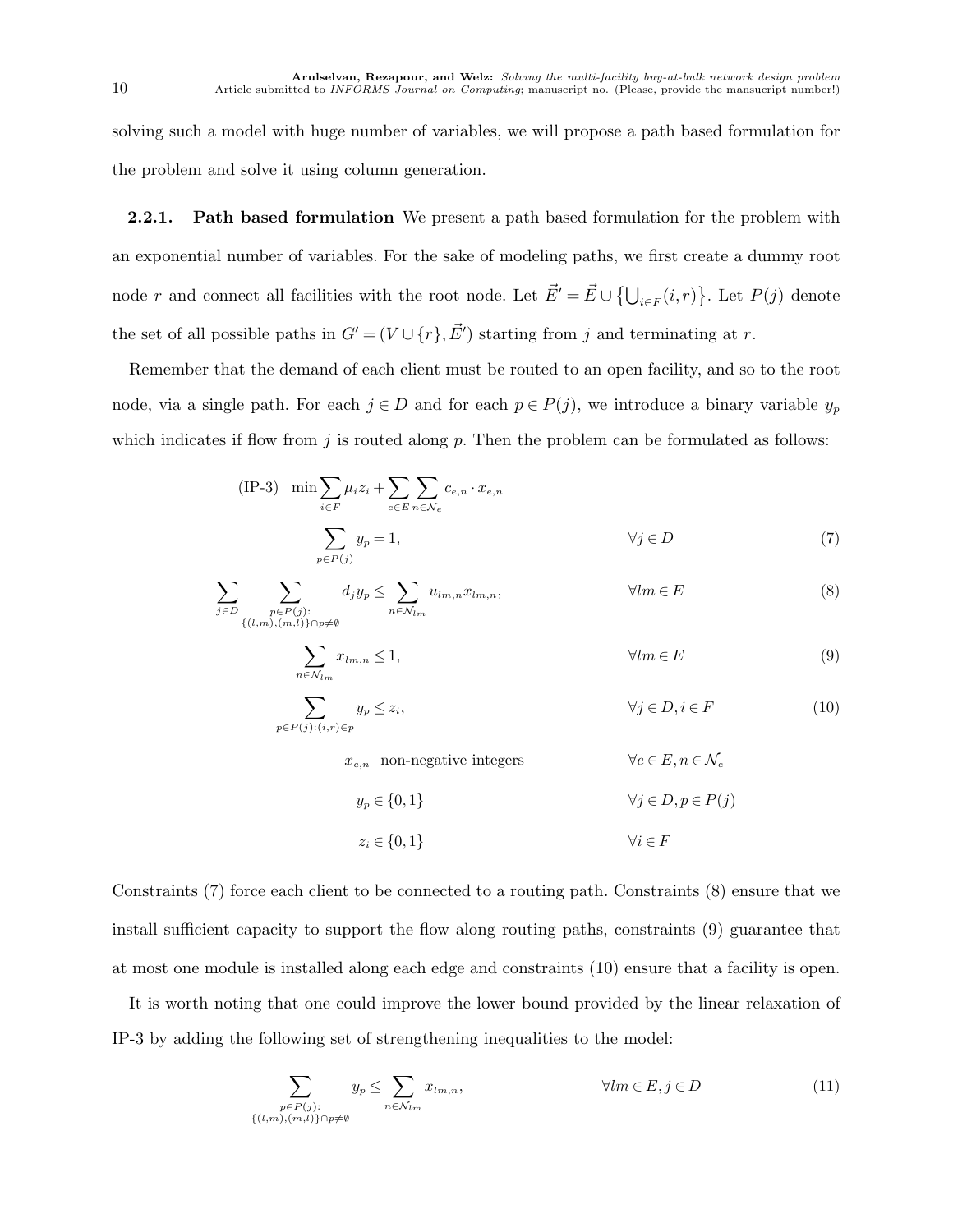This guarantees that there always is some module installed along any edge used by routing paths. However, adding the above set of valid inequalities leads to a model with  $O(|D| \cdot |E|)$  constraints, increasing the number of constraints by a factor of  $|D|$ . Therefore, instead of adding them directly to the model, we will propose a family of strong valid inequalities (see Section 3.1) for IP-3 which contains Inequalities (11) as special cases.

## 3. Valid inequalities

We propose two families of valid inequalities that naturally emerge from the IP-3 model.

#### 3.1. Cover Inequalities

In order to derive the cover inequalities corresponding to each constraint in set (8), we obtain a knapsack structure by complementing the x variables (replacing x by  $1 - x$ ) in the constraint. Consider the constraint in set (8) corresponding to edge  $lm \in E$ . It should be noted that these are sometimes referred to as strong linking constraints that link the path variables with the module variables (see Frangioni and Gendron (2012)). Let  $U_{lm} = \sum_{n \in \mathcal{N}_{lm}} u_{lm,n}$ . We define  $\theta_{lm} = (D_{\theta}, M_{\theta})$ to be a cover with respect to edge lm, where  $D_{\theta} \subseteq D$  and  $M_{\theta} \subseteq \mathcal{N}_{lm}$ , if

$$
\sum_{j\in D_{\theta}}d_j+\sum_{n\in M_{\theta}}u_{lm,n}>U_{lm}.
$$

We say that a cover is minimal when removing any item either from  $D_{\theta}$  or  $M_{\theta}$  results in a set for which the above inequality does not hold. It is not hard to show that if  $\theta_{lm}$  is a minimal cover, then the following inequalities are valid:

$$
\sum_{j \in D_{\theta}} \sum_{\substack{p \in P(j):\\ \{(l,m),(m,l)\} \cap p \neq \emptyset}} y_p + \sum_{n \in M_{\theta}} (1 - x_{lm,n}) \le |M_{\theta}| + |D_{\theta}| - 1 \Longleftrightarrow
$$
\n
$$
\sum_{j \in D_{\theta}} \sum_{\substack{p \in P(j):\\ \{(l,m),(m,l)\} \cap p \neq \emptyset}} y_p \le \sum_{n \in M_{\theta}} x_{lm,n} + |D_{\theta}| - 1 \tag{12}
$$

Note that Ineq. (11) are dominated by Ineq. (12) with  $D_{\theta}$  containing only a single client j.

Let  $(x^*, y^*, z^*)$  be the optimal fractional solution of the LP relaxation of model IP-3. Now, we present how to find a cover inequality corresponding to edge lm violated by  $(x^*, y^*, z^*)$ . For each  $j \in D$ , we let

$$
w_j^* = \sum_{\substack{p \in P(j):\\ \{(l,m),(m,l)\}\cap p \neq \emptyset}} y_p^* \tag{13}
$$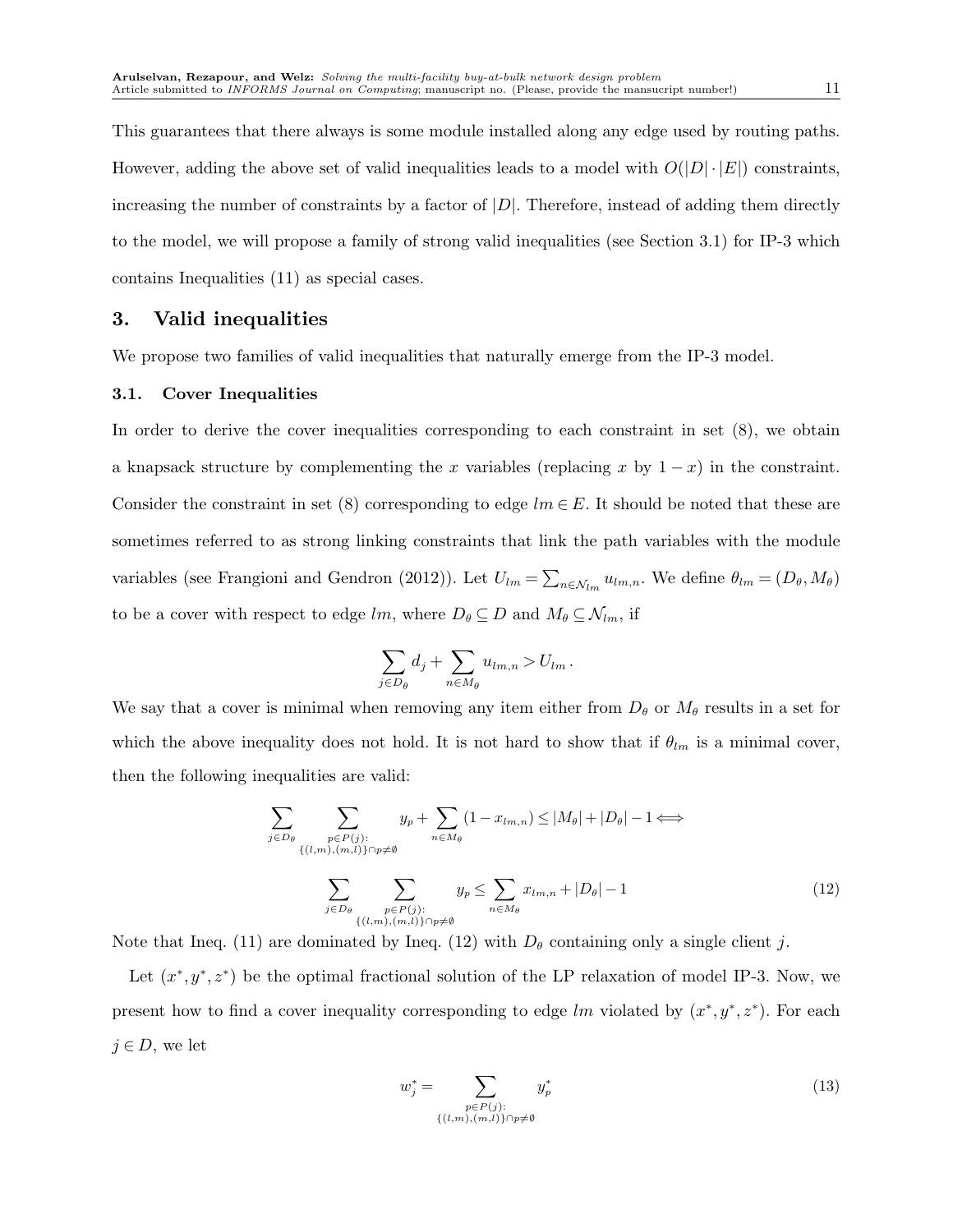And let  $F_{lm} \subseteq \mathcal{N}_{lm}$  be the set of modules for the edge lm such that  $x^*_{lm,n} > 0$ . A most violated cover inequality is obtained by solving the following knapsack problem:

$$
\min \ \gamma = \sum_{n \in F_{lm}} x_{lm,n}^* x_{lm,n} + \sum_{j \in D} (1 - w_j^*) w_j
$$
\n
$$
\sum_{j \in D} d_j w_j + \sum_{n \in F_{lm}} u_{lm,n} x_{lm,n} \ge \sum_{n \in F_{lm}} u_{lm,n} + 1
$$
\n
$$
x_{lm,n} \in \{0, 1\}, \quad \forall n \in F_{lm}
$$
\n
$$
w_j \in \{0, 1\}, \quad \forall j \in D
$$
\n(14)

which is equivalent to the following standard knapsack problem in maximization form by replacing x by  $1 - \bar{x}$ , and w by  $1 - \bar{w}$ .

$$
\sum_{n \in F_{lm}} x_{lm,n}^* + \sum_{j \in D} (1 - w_j^*) - \max_{n \in F_{lm}} \sum_{m \in F_{lm,n}} x_{lm,n}^* \bar{x}_{lm,n} + \sum_{j \in D} (1 - w_j^*) \bar{w}_j
$$
  

$$
\sum_{j \in D} d_j \bar{w}_j + \sum_{n \in F_{lm}} u_{lm,n} \bar{x}_{lm,n} \le \sum_{j \in D} d_j - 1
$$
  

$$
\bar{x}_{lm,n} \in \{0, 1\}, \quad \forall n \in F_{lm}
$$
  

$$
\bar{w}_j \in \{0, 1\}, \quad \forall j \in D
$$

Let  $D' \subseteq D$  and  $F'_{lm} \subseteq F_{lm}$  be the optimal subsets that we obtained by solving the minimizing knapsack problem and let  $\gamma$  be the corresponding objective value. Observe that  $(D', F'_{lm} \cup$  $\{N_{lm}\backslash F_{lm}\}\$  is a minimal cover with respect to edge lm. Note that  $\gamma < 1$  implies the following

$$
\sum\limits_{j\in D'}\sum\limits_{p\in P(j):(l,m)\in p}y^*_p>\sum\limits_{n\in F'_{lm}\cup \{N_{lm}\backslash F_{lm}\}}x^*_{lm,n}+|D'|-1
$$

using (13), (14), and the definition of  $F_{lm}$ . Hence, we conclude that  $(x^*, y^*, z^*)$  violates (valid) Inequality (15) if  $\gamma < 1$ .

$$
\sum_{j \in D'} \sum_{p \in P(j) : (l,m) \in p} y_p \le \sum_{n \in F'_{lm} \cup \{N_{lm}\} F_{lm}\}} x_{lm,n} + |D'| - 1 \tag{15}
$$

#### 3.2. Cut inequalities

The modules generated follow economies of scale and hence the optimal solution of the LP relaxation ends up fractionally picking the last module that has the lowest cost per capacity ratio. In this section, similar to previous work for capacitated network design problem (e.g., see Atamtürk and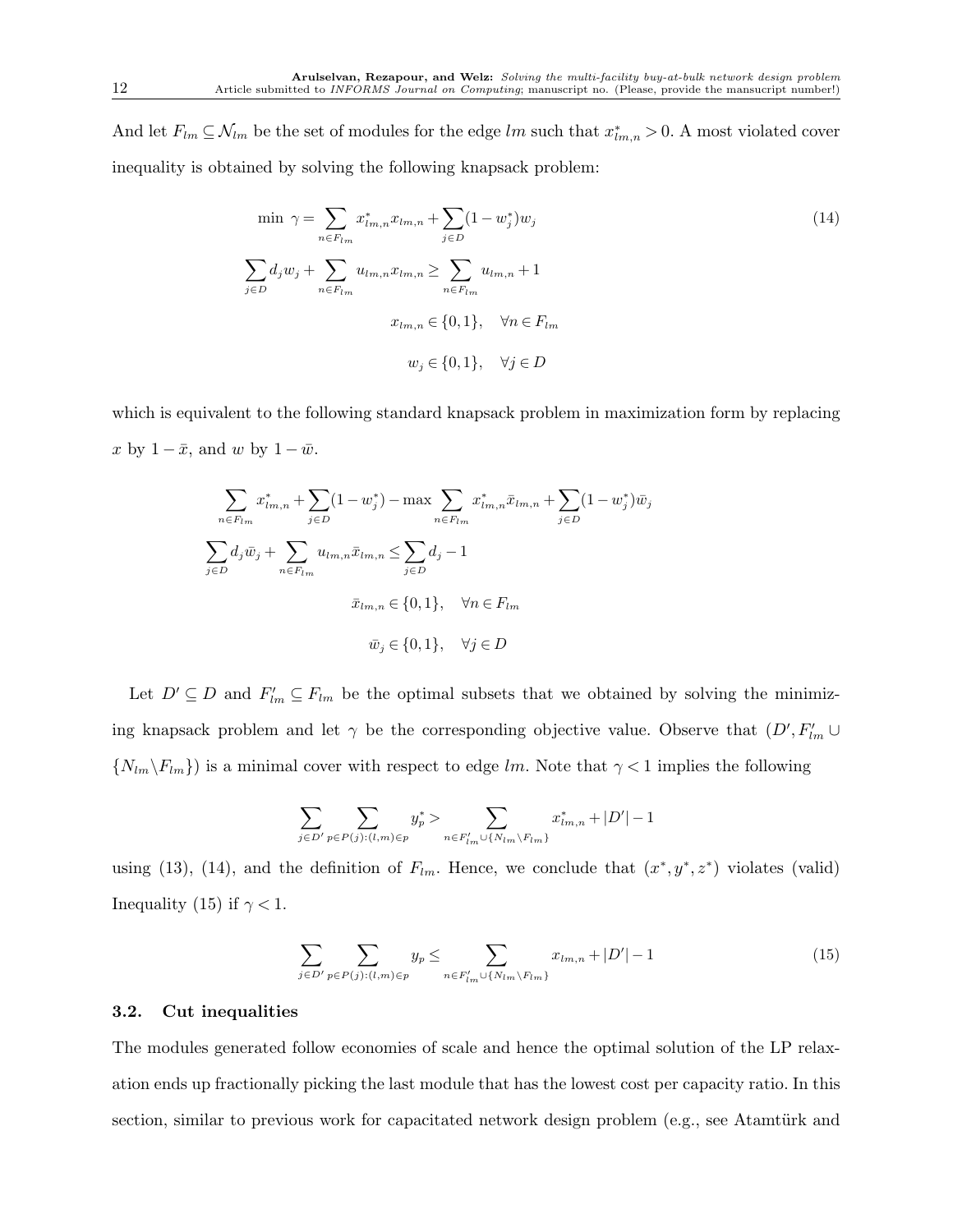Rajan (2002), Raack et al. (2011)), we will introduce a set of valid inequalities, called *cut inequalities*, to somewhat remedy this problem. Given a fractional optimal solution  $(x^*, y^*, z^*)$  of IP-3. For the graph  $\bar{G} = (V \cup \{r\}, E \cup \{\bigcup_{i \in F} ir\})$ , we take the edge capacities to be  $u_{lm} = \sum_{n \in \mathcal{N}_{lm}} x^*_{lm,n}$ , for all  $lm \in E$ , and  $z_i^*$  for all ir edges. For every  $j \in D$ , we solve the maximum flow problem with source j and sink r. If the flow value is less than one, then we obtain the following violated cut:

$$
\sum_{lm:k \in \bar{S}} \sum_{n \in \mathcal{N}_{lm}^j} x_{lm,n} + \sum_{i \in \bar{S}} z_i \ge 1 \tag{16}
$$

where  $\bar{S}$  (containing j; not r) indicates the corresponding minimum cut set, and  $N_{lm}^j = \{n \in \mathcal{N}_{lm} :$  $u_{lm,n} \geq d_j$  indicates the modules available for edge lm with capacities greater than the demand of the client j. The validity of the cut follows from the fact that every client j needs to be connected to some facility along a path with every edge in the path having at least one module, with capacity greater than the demand  $d_j$ , installed.

## 4. Solution procedure

For the basics of column generation, we refer to Dantzig and Wolfe (1960) and (Gamrath 2010, Chapter 4). Since the path based formulation presented above contains an exponential number of variables, our solution procedure is based on the column generation technique. We consider as the restricted master problem the continuous relaxation of the IP-3 model including all the constraints and the x and z variables, but only the y variables corresponding to a subset  $P'(j) \subseteq P(j)$  of paths for each  $j \in D$ .

#### 4.1. Initialization

We enrich the restricted master problem with solutions obtained from a few runs of a randomized greedy algorithm. The description is provided in Algorithm 1 and it works as the following. First, we pick a random permutation  $\Pi = (j_1, j_2, ..., j_{|D|})$  of clients. We then construct a solution in a greedy fashion: we start with an empty network, i.e. no modules installed and no facilities opened. In each step of the algorithm, we pick a client  $j_t$  (according to the picked permutation) and route its entire demand to some facility via a routing path which requires the minimum total cost of capacity installations plus the facility opening cost over the network constructed so far. We continue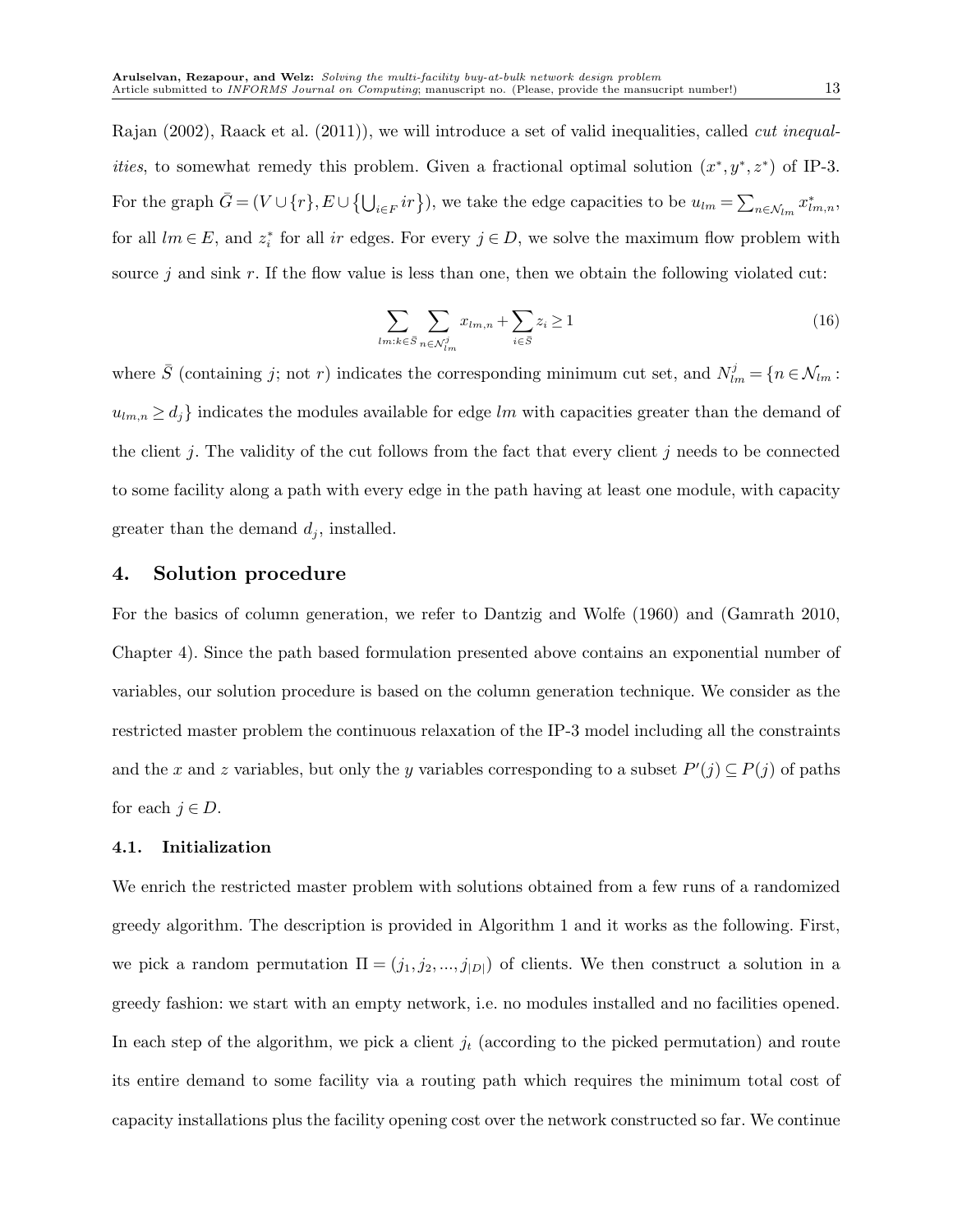## Algorithm 1 GreedyAlgorithm

1:  $\bar{I} \leftarrow \emptyset$ ;  $\bar{P} \leftarrow \emptyset$ .

2: Pick a random permutation of clients in D.

Let  $\Pi = (j_1, j_2, \ldots, j_{|D|})$  be the picked permutation.

- 3: for  $t = 1, 2, \dots, |D|$  do
- 4: Find the cheapest cost routing path  $p_t$  as described above.
- 5: Let  $i_t$  be the facility with  $(i_t, r) \in p_t$ . Open facility  $i_t$ , if it has not been opened yet.
- 6: Route  $d_{j_t}$  units of demand from  $j_t$  to facility  $i_t$  via path  $p_t$ ; update  $\bar{f}_{\bar{e}}$  accordingly for  $\bar{e} \in \vec{E}$ .
- 7:  $\bar{I} \leftarrow \bar{I} \cup \{i_t\}; \bar{P} \leftarrow \bar{P} \cup \{p_t\}.$

#### 8: end for

this process for all clients. Let  $\bar{P}$  be the set of routing paths returned by the algorithm. In what follows we explain how such a routing path can be obtained at each stage  $t$ . Recall the increasing step cost function  $g_e$  (see Section 2.2). Let  $\bar{f}_{\bar{e}}$  be the amount of flow which has been routed along each arc  $\bar{e}$  and let  $\bar{I}$  be the set of facilities opened so far. We construct a weighted graph  $G_t =$  $(V \cup \{r\}, \vec{E} \cup \{\bigcup_{i \in F}(i,r)\})$  as follows: set the weight of each arc  $\vec{e} \in \vec{E}$  to be  $g_e(\bar{f}_e + d_{jt}) - g_e(\bar{f}_e)$ (this is, the marginal increase in the cost due to transporting additional  $d_{j_t}$  units of demand along that edge); and set the weight of each arc  $(i, r)$  to be  $\mu_i$  if  $i \notin \overline{I}$  and zero otherwise. Now the routing path from  $j_t$  to r, namely  $p_t$ , can be obtained by computing a  $(j_t, r)$  shortest path in graph  $G_t$ .

It should be noticed that such shortest-path based approaches (with some modifications) can be employed in order to design algorithms with a (logarithmic) approximation guarantee for the problem; we refer the readers to Charikar and Karagiozova (2005) for more details.

#### 4.2. Column generation

We iteratively solve the restricted master problem and search for new columns having negative reduced cost that is computed using the optimal dual solution. Let the dual variables corresponding to constraints (7) be  $\rho_j$ , for all  $j \in D$ . We will refer to the dual variables corresponding to constraints (8) with the notation as  $\pi_{lm}$ , for all  $lm \in E$  and the dual variables corresponding to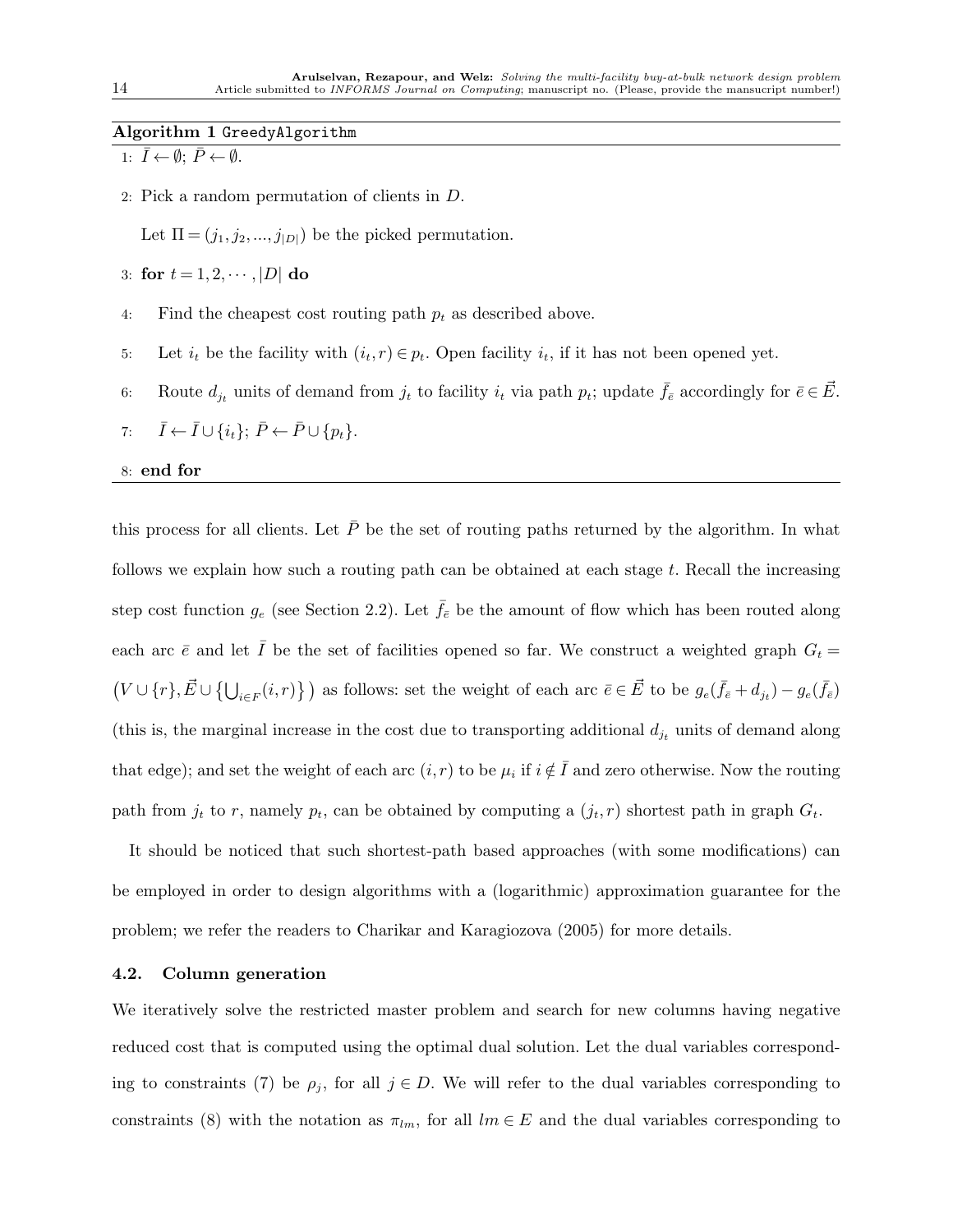constraints (10) by  $\gamma_i^j$ , for all  $i \in F, j \in D$ . For each j, we determine if a path p in  $P(j) \setminus P'(j)$  could improve the current (fractional) solution. The pricing problem associated with client  $j$  is:

$$
\min_{p \in P(j)} \quad -\left(\rho_j + \sum_{\substack{p \in P(j):\\ \{(l,m),(m,l)\} \cap p \neq \emptyset, \\ l \neq r}} d_j \pi_{lm} + \sum_{i \in F} \mathbb{I}_i^p \gamma_i^j\right)
$$

where  $\mathbb{I}_i^p$  is an indicator variable denoting whether edge ir is in the path p or not (r being the root node). Given a graph  $\bar{G} = (V \cup \{r\}, E \cup \{\bigcup_{i \in F} ir\})$ , we take the weight of an edge lm to be  $-d_j\pi_{lm}$ , for all  $lm \in E$  and weights  $-\gamma_i^j$ , for all ir edges,  $i \in F$ . We now find the shortest path in  $\bar{G}$  from j to the root node r. Note that the dual vectors  $\pi, \gamma \leq 0$  and so Dijkstra's algorithm can be used to find the shortest path. If the solution to this shortest path problem has length less than  $\rho_j$ , then the solution is not optimal for the master problem and the variable corresponding to this path should be added into our restricted master problem. The new restricted master problem is re-solved and the process is iterated as long as the pricing problems corresponding to the clients generate new columns.

We notice that the feasible solutions space of the restricted master problem may be empty during the loop mentioned above, due to branching constraints (see Section 4.4) or in the beginning when no columns have been generated yet. In this case, we use Farkas' Lemma to add columns that gradually move the solutions space closer to the feasible region. Note that this is the same problem as the pricing problem considering the so called dual Farkas values. This method has been called *Farkas pricing*, and provided in Achterberg (2009) within the SCIP framework (see Section 5).

#### 4.3. Cut generation

Once the column generation is over, we start searching for the cover inequalities violated by the current fractional solution. We search for such cuts as described in Sections 3.1 and 3.2. Cuts are only added in the root node, while the computationally less expensive cut inequalities are added with higher priority. For both types of cuts a limit on the number of cuts has been introduced after which the relaxation is solved again before adding further cuts. To avoid that using this approach cuts are only generated for the first variables, the generation is then performed in a round-robin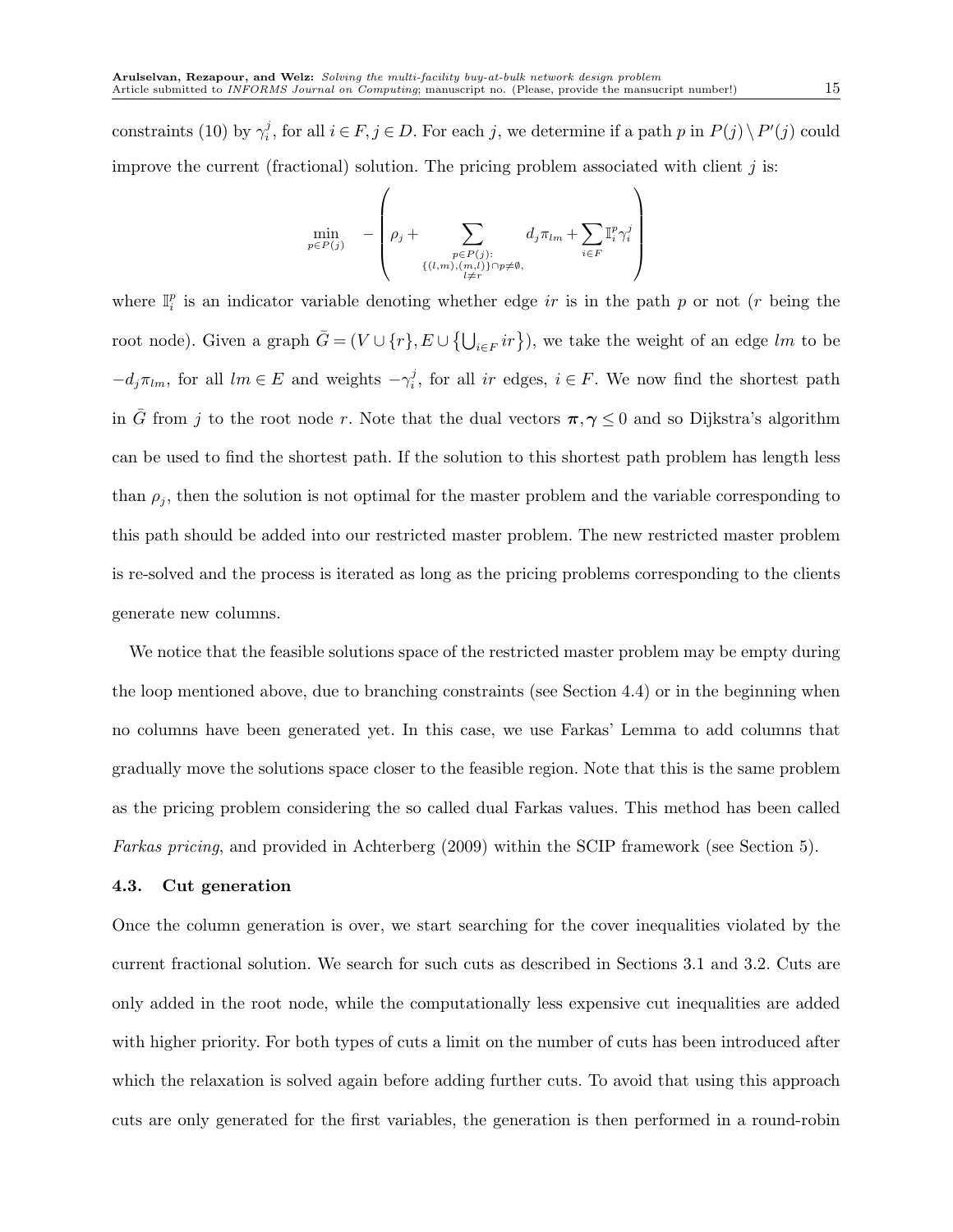fashion, starting with those variables that were not considered in the last iteration. The generated cover cuts (15) will not change the structure of the pricing problem, however the weights associated with edges of the network may be changed. Hence the column generation process should be repeated considering the new pricing problems, once new cuts are added.

Each e has multiple cover inequalities associated with it. Let  $\Theta_e$  be the set of covers associated with edge e. Let  $\Theta = \bigcup_{e \in E} \Theta_{(e)}$ . For a cover  $\theta \in \Theta$ , let  $D_{\theta}$  be the set of clients involved in the cover and  $\alpha_{\theta}$  be the corresponding dual variable.

The new pricing problem associated with client  $j$  is:

$$
\min_{p \in P(j)} \quad -\left(\rho_j + \sum_{\substack{p \in P(j):\\ \{(l,m),(m,l)\} \cap p \neq \emptyset,\\ l \neq r}} d_j \pi_{lm} + \sum_{i:i \in F} \mathbb{I}_i^p \gamma_i^j + \sum_{(l,m) \in p} \sum_{\substack{\theta \in \Theta_{lm}:\\ j \in D_{\theta}}} \alpha_{\theta}\right) \tag{17}
$$

Note that cut inequalities (16) involving x and z variables improve the quality of the bound without affecting the pricing problem.

Such a loop is repeated until neither new columns nor cuts are added.

### 4.4. Branching Strategies

So far, we have described how we employ the column generation and cut separation methods for solving the master problem. However, the optimal solution to the master problem might not be integral at the end of the price-and-cut loop. Integer linear programs are typically solved by using *Branch-and-Bound*, a widely known technique, which uses branching to handle integrality. This technique, when used together with column generation and cut separation is called Branch-Priceand-Cut.

The facility and module variables, however, are not generated but only specify certain bounds for the paths variable. Thus, we first branch on the former variables. But even if all facilities and modules are integral this does not guarantee integral path variables. As branching on the generated variables is not efficient in the branch-and-price context, an alternative can be to implement standard branching in the space of the compact formulation by adding a constraint that give us lower and upper bounds on the capacity of an edge that currently has a fractional flow value. However, this branching decision destroys the pricing subproblem structure. To get around these issues,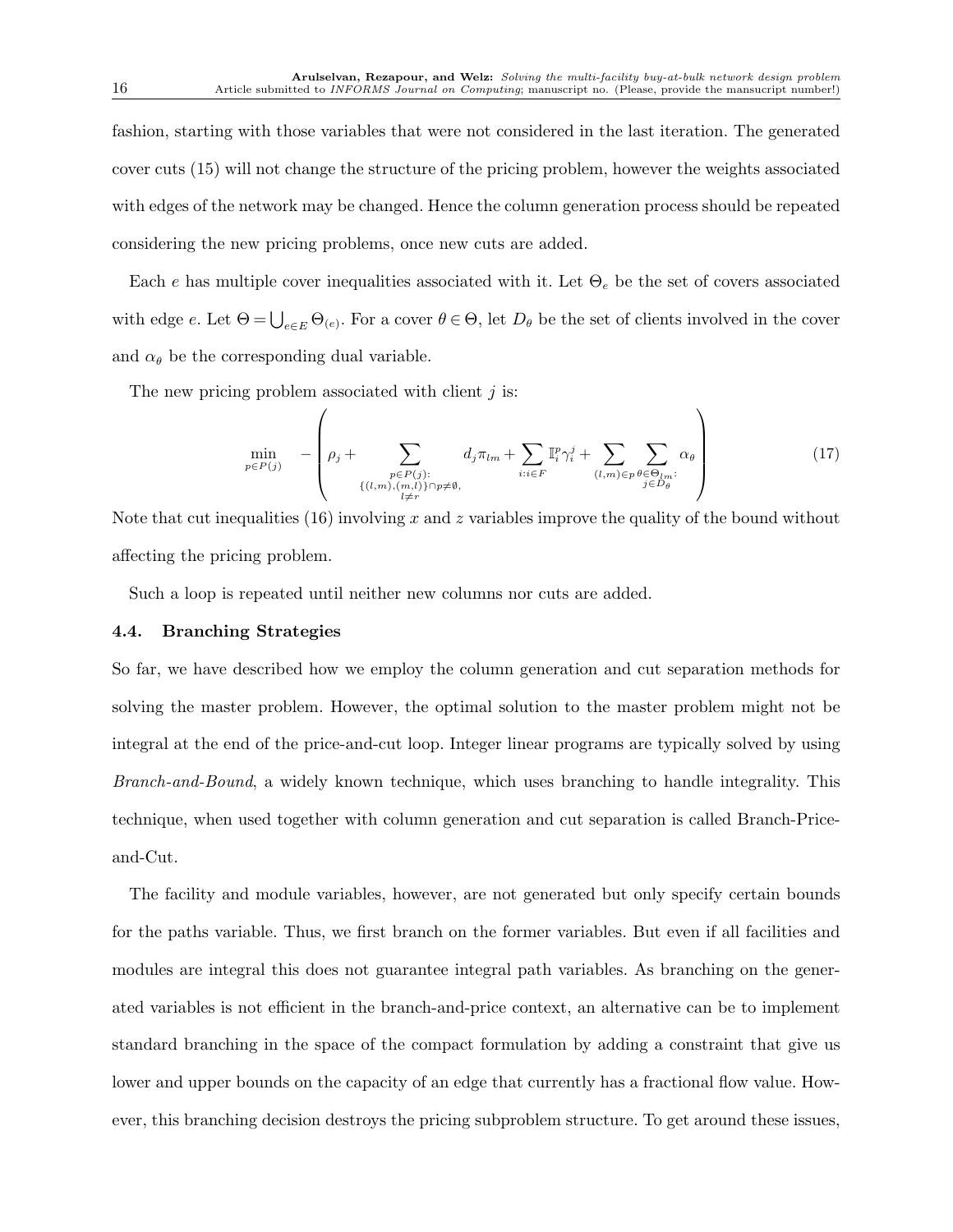similar to the one used by Barnhart et al. (2000) for multi-commodity flow, we impose implicit branching constraints as the following. Consider any client  $j \in D$  whose demand is routed along more than one path, say two distinct paths  $p_1$  and  $p_2$ , in the current (fractional) solution to the master problem. Note that paths have at least node  $j$  in common. Consider the first node at which these two paths split. We partition the set of edges emanating from this node into two subsets  $E_1$  and  $E_2$  such that  $E_1$  ( $E_2$ , respectively) intersects  $p_1$  ( $p_2$ , respectively). Then, we create two branches with one imposing  $\sum_{p \in P(j): p \cap E_2 \neq \emptyset} y_p = 0$  and the other imposing  $\sum_{p \in P(j): p \cap E_1 \neq \emptyset} y_p = 0$ .

More precisely, when we are given a fractional solution, we create the next branch as follows:

1. Out of those clients whose demand is split, choose the  $j \in D$  with the highest demand.

2. Identify the two paths  $p_1$  and  $p_2$  with the most fractional  $y_{p_1}$  and  $y_{p_2}$  of client j. (If the fractionalities are identical, we use the objective value of the corresponding variables as a tiebreaker.)

3. By traversing the path starting from the client node, identify the last common node d in both paths and then create two subsets from the outgoing edges. In order to generate balanced branches, the sets  $E_1$  and  $E_2$  are selected in such a way that  $|E_1|$  and  $|E_2|$  differ by at most one. For an efficient implementation it is further important to only add arcs to the set, that are not already forbidden in the current node of the branch-and-bound tree.

We remark that these branching decisions requires no changes in the basic structure of the pricing problem, which remains a simple shortest path problem through all the enumeration process. Our subproblems will work with the subgraph with the corresponding forbidden edges deleted.

#### 4.5. Primal Heuristic

For the overall performance of a Branch-and-Price approach it is crucial that good primal solutions of the problem are found, however it is usually unlikely for the branch-and-bound process alone to find good upper bounds fast. We therefore present two simple heuristic algorithms in the following.

**4.5.1.** LP based greedy heuristic The following heuristic is invoked at each node of the (B&B) tree. Given the fractional optimal solution of the current node, resulting in a fractional  $x_{e,n}$  and  $z_i$  variables, run algorithm GreedyAlgorithm, described in Section 4.1, while the weight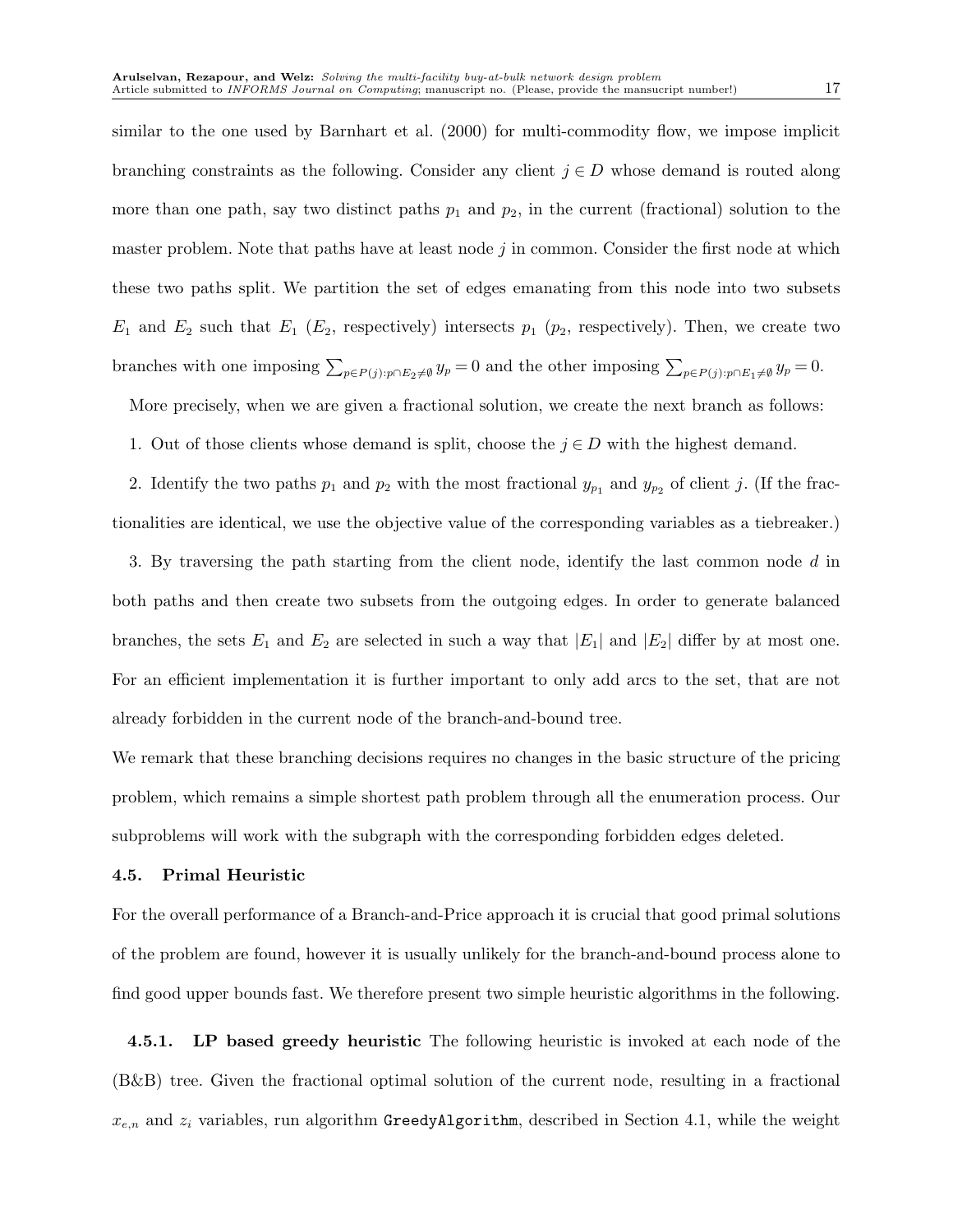assignment to the arcs of the graph  $G'$  is based on the LP solution: For  $i^{th}$  client according to the picked permutation, assign a weight  $(g_e(\bar{f}_\bar{e}+d_{j_i})-g_e(\bar{f}_\bar{e}))\cdot(1-\sum_{n\in\mathcal{N}_e}x_{e,n})$  to each arc  $\bar{e}\in\vec{E}$ ; set weights for  $(i, r)$  arcs to be  $\mu_i \cdot (1 - z_i)$  if  $i \notin \overline{I}$ , otherwise 0; then route its demand to r via a routing path with the minimum total cost in G′ .

**4.5.2.** IP based primal heuristic We treat the problem including all variables generated so far as a complete integer program and then solve that program using IBM ILOG CPLEX. The result gives us the best possible solution that can be achieved by only using the current paths from  $P'(j)$  without adding any new variables. Since the number of variables is fixed, this problem is easier to solve and even if the solution process of the resulting IP is canceled after a certain amount of time, the best solution found is still a feasible solution to our problem. But as the IPs considered are still rather big, the solution process is very time consuming. In order to implement this idea as efficient as possible, the CPLEX-problem is solved in the background so that the main CPU-thread can still continue to perform the regular branch-and-bound process using SCIP. This way only some minor coordination and communication overhead needs to be performed within the actual SCIP-plugin, while the expensive solution process can be performed in other threads.

If CPLEX finds a new improving solution the main thread is signaled and the solution is then copied into SCIP so that it can be immediately used as an upper bound in the branch-and-bound process. After either CPLEX reaches a certain node limit or after too many new variables have been generated since the last start of the heuristic, the new variables are added and the solver is restarted. By adding variables to the existing CPLEX-problem we assure that solutions found in previous runs are still available and automatically used as a primal bound in the new computation. To improve the performance even further, we also add the valid inequalities (see Section 3) as CPLEX user-cuts. Those inequalities are problem dependent and thus improve the automatically generated cuts by CPLEX.

As the branch-and-price algorithm is single threaded, this approach allows us to perform this IP based heuristic on modern multi-core processors with basically no additional computation time.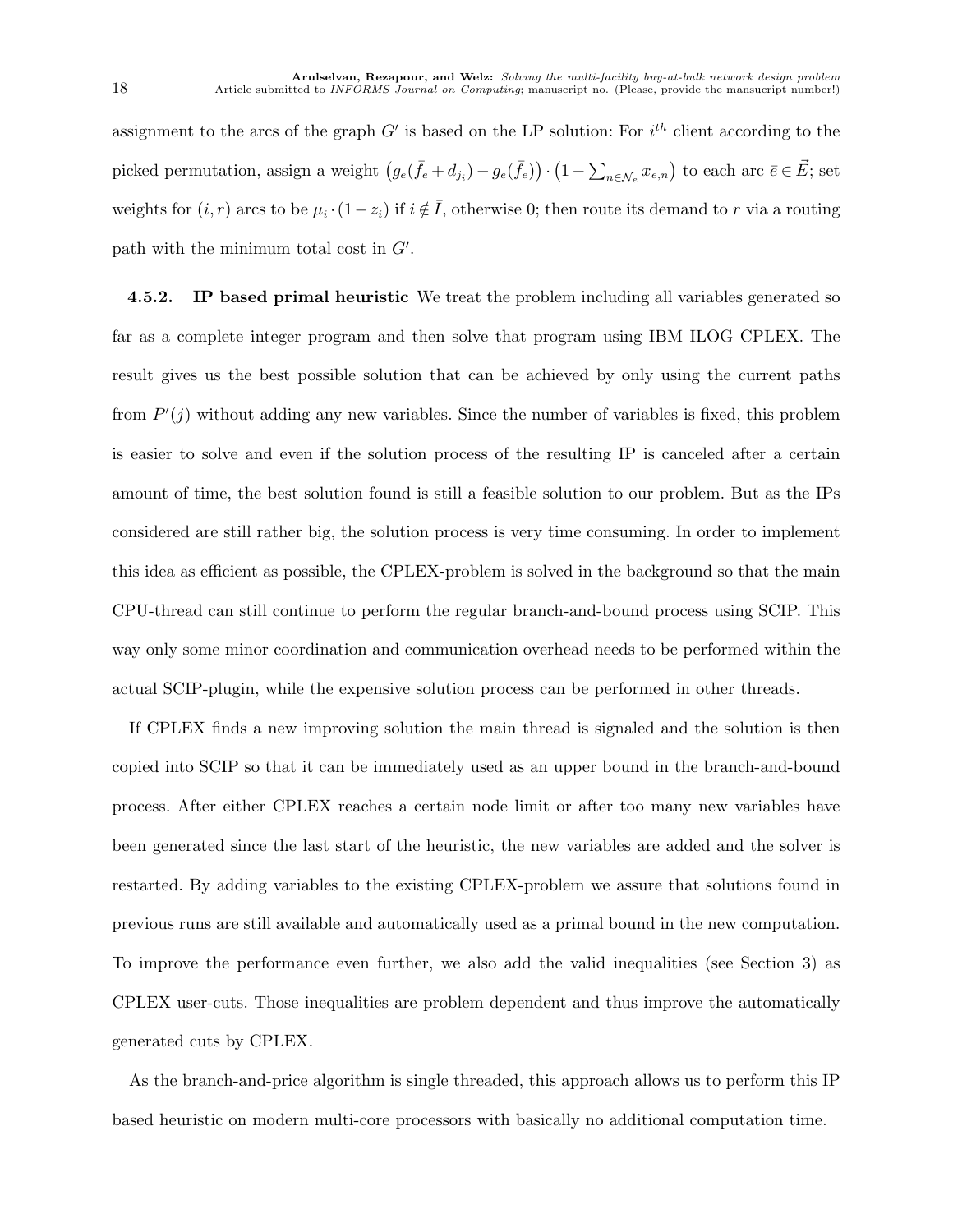## 5. Computational results

The Branch-Price-and-Cut approach has been implemented using the framework provided by SCIP (Achterberg 2009). In this context SCIP handles all the underlying Integer Programming specific aspects and has been extended with problem dependent plugins for the pricing and branching as well as the cut generation and primal heuristic. As explained in Section 4.2 the pricing problem corresponds to solving a shortest path problem for every client, which is solved via an implementation of Dijkstra's Algorithm.

To avoid that this computation is performed for all the clients in every iteration, we implemented a two step approach: In the first step one single-source shortest paths problem is solved to find lower bounds for the shortest paths to every clients. If we take a look at the arc costs corresponding to the problem for client  $j$ , we notice that only the dual variables corresponding to the constraints  $(10)$ and to the cover cuts depend on j. The  $\rho_j$  and the capacities  $d_j$  can be applied after the shortest paths have been calculated. However, different dual variables resulting from the constraints (10) are selected for different clients. Here the smallest of the corresponding values is used as an arc weight. This leads to the following optimization problem, where the shortest  $r-j$ -paths in the resulting graph represent a lower bound to the shortest paths in the actual pricing problem:

$$
-\rho_j + d_j \left( \min_{p \in P(j)} \left( \sum_{\substack{(l,m) \in p \\ l \neq r}} -\pi_{lm} + \sum_{i:i \in F} \mathbb{I}_i^p \cdot \min_{j \in D} \frac{-\gamma_i^j}{d_j} \right) \right)
$$

As the dual variables  $\alpha_c$  are all not positive, this gives us a lower bound of the pricing problem (17). In the second step the graph with client dependent weights is then only solved for the clients  $j$ that had a non-negative path in the first step.

For the cover inequalities we use the solver provided as part of SCIP that uses dynamic programming to find an optimal Knapsack solution. The min-cut computations for the cut inequalities are performed using a push-relabel maximum flow algorithm.

#### 5.1. Preprocessing

Some basic preprocessing techniques have been used to reduce the size of the network. As a first step, there are some very basic rules that can be used to identify edges that will never carry any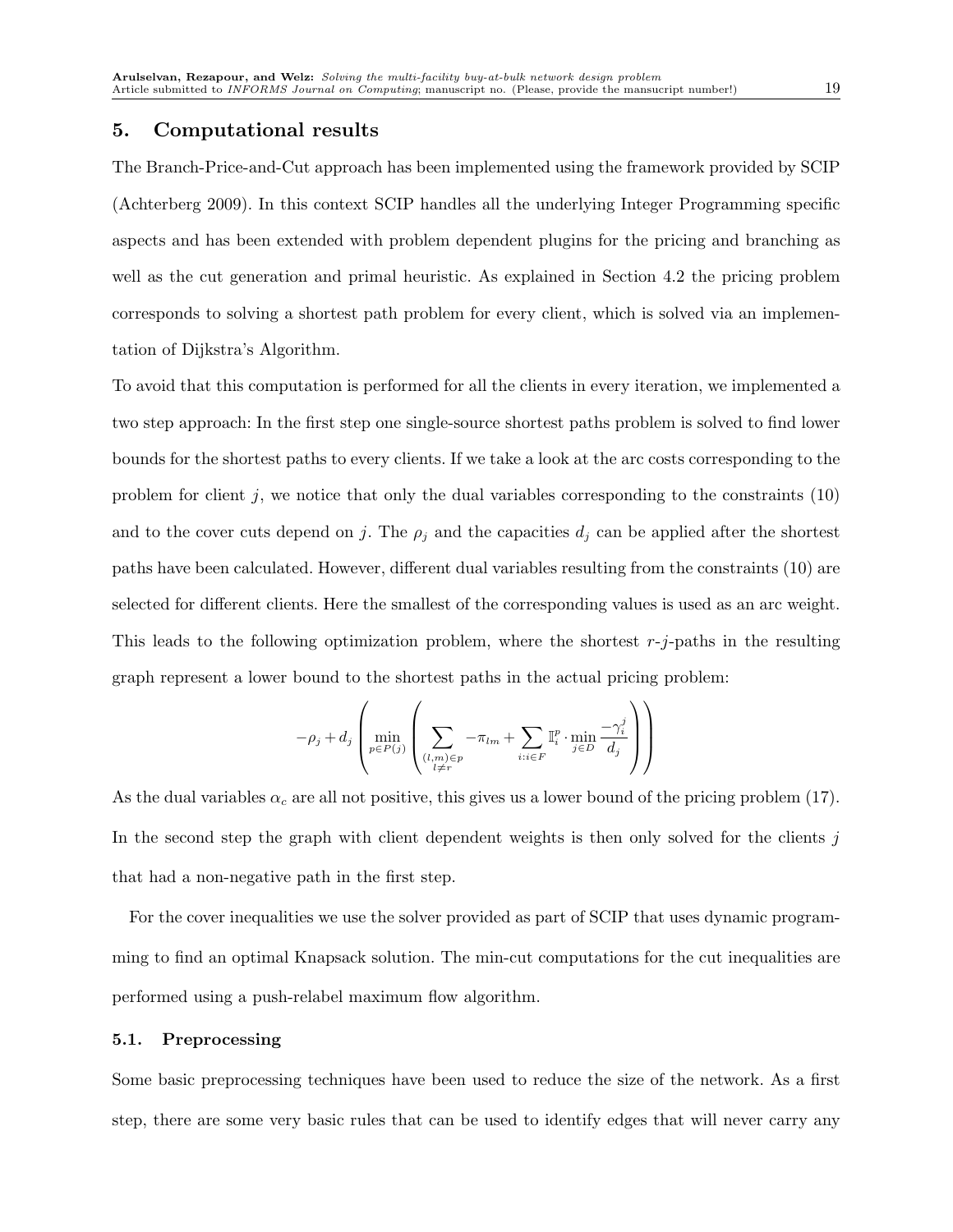flow. This is for example the case for edges that cannot be reached by any facility or for edges adjacent to a node with a degree of one that is not a facility or a client.

This idea can also be extended for clients with only one adjacent edge. In this case we know that in any optimal solution this one edge will carry a flow of exactly the demand d of that client. It is therefore possible to relocate the client to the other end of the edge by adding a certain offset to the objective function which corresponds to the cost required to route  $d$  along the edge. This approach is especially useful if the clients are arranged in a star like fashion around one node which is a common scenario for certain network types. Since our problem is uncapacitated and all the modules follow economies of scale, it is now possible to aggregate the clients located in the same node into one single client corresponding to their total demand.

As our application represents real-world maps and networks, the graph G is usually sparse. And since there might also be certain bottlenecks in the network, the graph  $G$  often contains bridges. These bridges can then be used to identify upper and lower bounds of the demand routed across certain edges: As a first step we detect bridges using Tarjan's Bridge-finding algorithm (Tarjan 1974). Deleting a bridge separates the graph into two components; we now let  $d_{bridge}$  denote the total demand of all clients in the component corresponding to one side of the bridge. If this side does not contain any facilities, we know that a value of exactly  $d_{bridge}$  has to be routed across the bridge and that further a value of at most  $d_{bridge}$  will flow through any edge on that side. This information can then be used to eliminate unnecessary modules on these edges. If an upper bound of zero on an edge is detected the edge can even be entirely eliminated.

All the preprocessing rules mentioned above are used in our implementation. For sparse graphs they help to considerably reduce the number of edges and hence the number of  $x$  variables. This helps in significantly speeding up the pricing process and strengthening the LP bound as well.

#### 5.2. Instances details

We used three different tests sets, namely RW, PA, and JMP instances.

• The *RW* (real-world) instances tested correspond to real world network planning problems (see http://www.zib.de/projects/tools-planning-fttx-networks). The networks were generated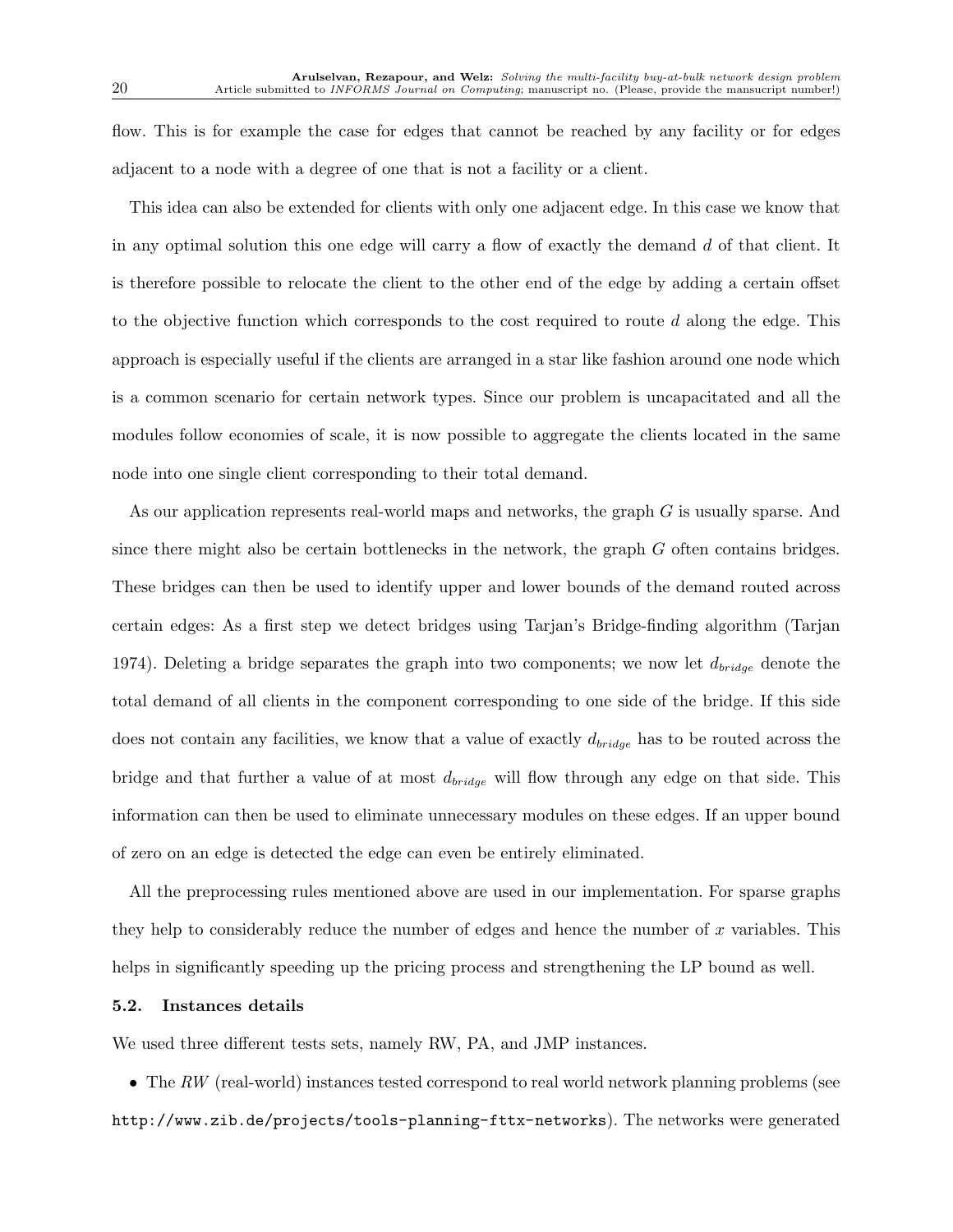from the publicly available information obtained through geographic information systems, arising from the German research project FTTx-Plan (see FTT (2014)).

Each instance correspond to a region in Germany and was constructed bearing in mind the potential client and facility locations. The street segments form the edges, while the street intersections and traffic circles provide the intermediate nodes; see Figure 3. The information about the different cable types along with their costs and capacities were provided by our industry partners.

• The *JMP* instances were created as in Johnson et al. (2000). They randomly distribute n nodes in a unit square. Two nodes within a distance of  $\frac{2}{\sqrt{n}}$  are then connected by an edge. The edge costs were taken proportional to the distance between them. We modified the adaptation of this model carried out in Alvarez-Miranda et al. (2014) for a single commodity robust network design problem. 20% of the terminals were taken as facilities and the remaining were taken as clients. The largest demand is taken as an argument and demands were randomized between 0 and this maximum demand value. The cable types were taken to be the same as in RW instances.

• The PA instances were created based on the model designed by Barabási and Albert (1999) in order to create realistic networks. In this generator, nodes are iteratively added and an added node i gets connected to  $\beta$ , a parameter chosen as input, existing nodes. An existing node j gets connected to i with a probability inversely proportional to the degree of j. In Cacchiani et al.  $(2014)$ , the authors adapted this model to solve a single commodity network design problem. We used this model to generate our instances. We give the maximum demand as an input and randomize our demands for all clients. We also take the cost of the facilities based on our real world instances (it is taken to be a constant for all facilities). The authors also reported the difficulty in solving JMP instances over the PA instances for their network design problem. In our experiments, we observed a similar behavior.

#### 5.3. Computational experiments

All computations were performed on Intel Xeon E5-2630, 2.3 GHz CPUs using one thread for SCIP and three threads for the CPLEX- Heuristic. We used CPLEX 12.6.0 and SCIP version 3.1.0.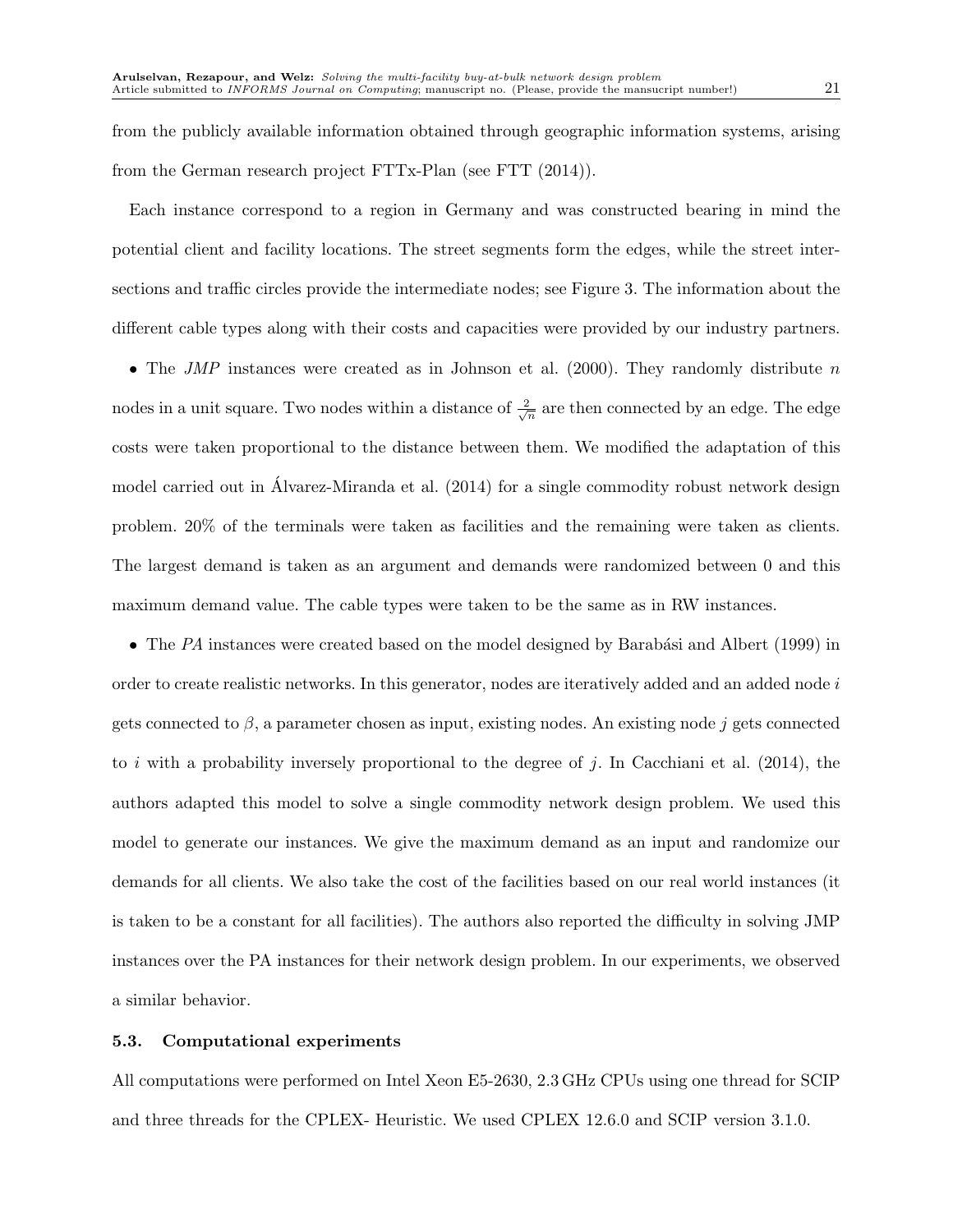

Figure 3 Some part of a solution to instance "a" where squares, triangles and circles represent potential facilities, clients and nodes, respectively. This map has been created using the Google Maps API.

*Description of the tables:* In Table 1, we report the performance of our branch-price-and-cut approach (which is based on the path based formulation) compared to that of a standard branchand-bound (B&B) algorithm based on the compact formulation (IP-2) solved using CPLEX directly. Both approaches have been applied for the real-world instances and a run time of  $36\,000\,\text{s}$ (ten hours). We then report the performance of our approach applied for the much smaller generated instances after a run time of 7200 s (two hours) in Tables 2 and 3. A gap limit of 2.0 % has been used for all the instances.

In (all) Tables 1, 2 and 3, we report the instance size as well as the number of path based variables and cuts that were added during the branch-price-and-cut process. In addition, we report the time (in seconds) that was spent solving the root node. We also report the gaps (in percent) at various stages of the process. The LP gap is the average percentage gap of the dual LP bound (before any cuts were added), while the root gap corresponds to the gap of the dual bound after all cuts were added. We report the final gap we obtained within the time limit. All of them have been calculated with respect to the best primal solution found during the entire process. The column labeled |E′ | in Table 1 denotes the number of edges after preprocessing. The *flow-vars* and *flow-gap*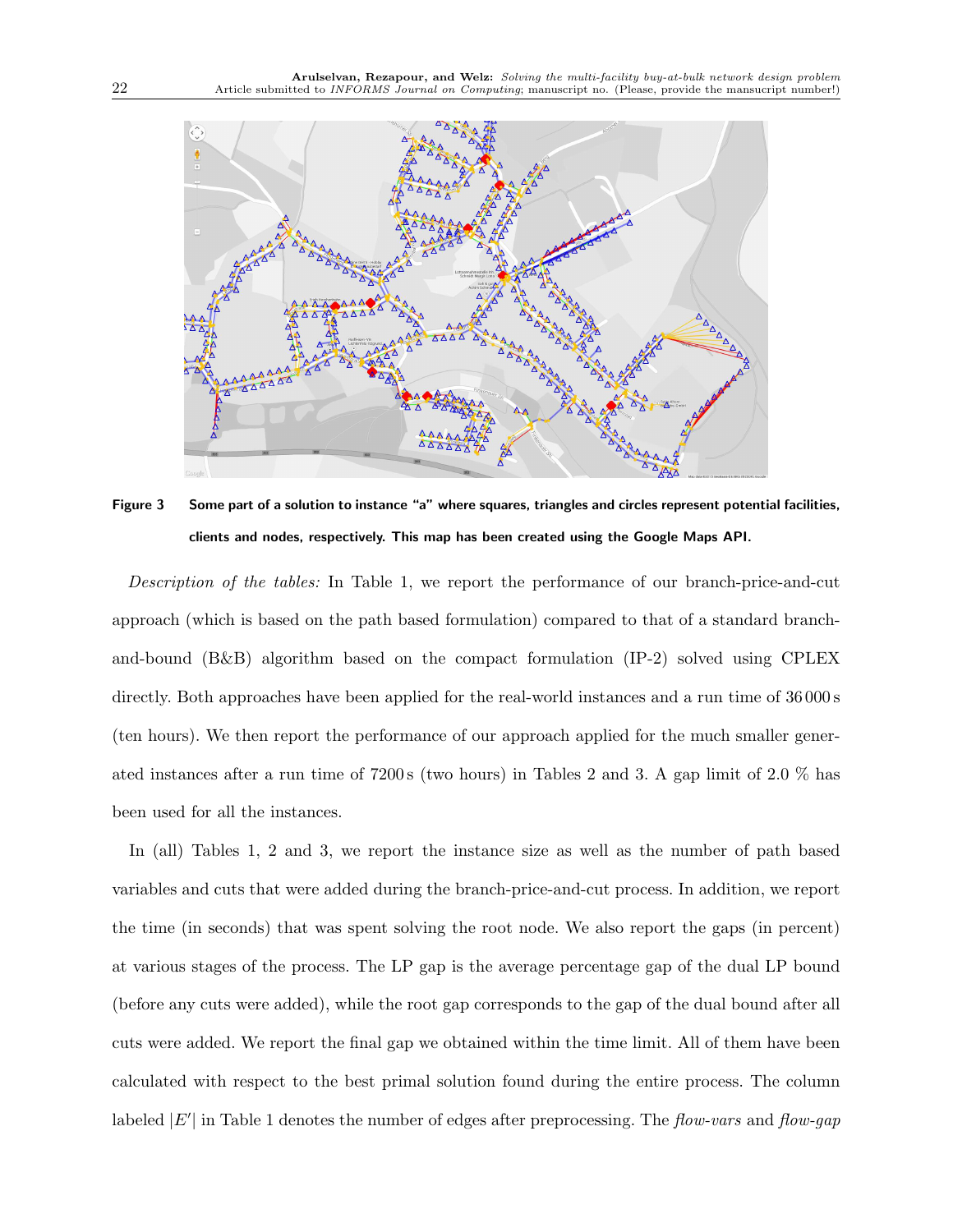columns of Table 1 show the number of flow based variables needed in the compact formulation of each (real-world) instance and report the final gap we obtained by running CPLEX using the default settings on one thread for ten hours. In Table 2 and 3 each row of the table represents the average results for 10 different random instances and we also give the number of instances that could be solved to 2.0 % within two hours. The average gaps are only provided over the instance which did not reach this limit. Note, that for the sake of clarity, we denote by "∗" the final gap of those cases (in Tables 2 and 3) for which all 10 different instances were solved to 2.0 % before the time limit.

*Experiments:* The last columns of Table 1 show that our branch-price-and-cut algorithm together with implemented primal heuristics and problem specific valid inequalities can be used to solve very large real-world instances to roughly 20.0 %. Only instance "e" with over 12 000 edges and "c" with more than 7000 edges lead to worse gaps. The flow-gap column of Table 1, however, shows that the CPLEX solver by itself could not even solve the root LP for most of these instances (those with  $\infty$  as the flow gap) within the time limit of ten hours. In particular, comparing the 'flow-vars' column with the 'path-vars' column of Table 1 shows the success of our approach in reducing the number of used variables. In fact we believe this is the main reason why our approach based on the path based formulation is doing much better than the one based on the compact formulation.

Tables 2 and 3 show the performance of our approach for slightly smaller data. Instances JMP (Table 3) turn out to be much more challenging (with respect to their sizes). However, we were able to find solutions which are guaranteed to be far less than  $5\%$  away from the optimal solution in most of the cases.

In order to make the computational study comprehensive, we generated additional JMP and PA instances with different graph sizes, demand and fixed cost structures. The demands were drawn uniformly at random between (1 and 50), (50 and 100), (100 and 200) and (200 and 500) constituting the four demand structures. The three fixed cost structures were drawn uniformly at random between (500 and 1000), (1000 and 5000) and (5000 and 15,000). Demands less than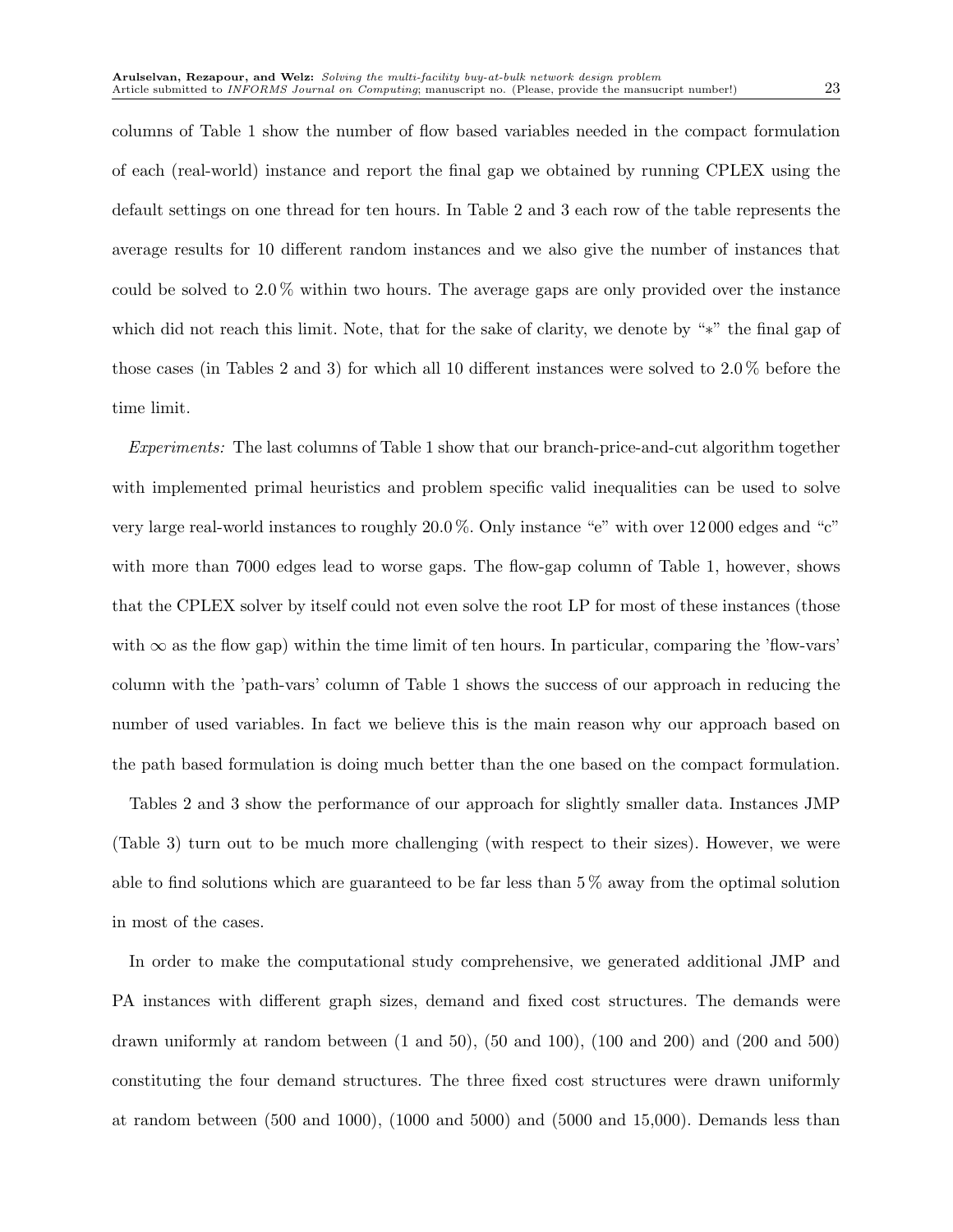50 and facility costs around 5000 are the cost and demand structures that are closest to our real world instances. For each size and demand or cost structure, we generated 10 instances and the performance of the algorithm is shown through Figures 5 to 8 that gives the boxplots of their root and final gap. As we can see, the root gap of the PA instances are around 10% and the final gap is around 2% for node sizes up to 100. As the node size increases the final gap seems to be centered around 3 to 7%. We also can observe quite a bit of variance when we plot with respect to facility cost structure. The JMP instances have the root gap around 10% and final gap at around 2% for graphs with nodes up to 50 and it increases slightly with the graph size. The observations for JMP instances is fairly uniform across all instances. The average gap gradually increases with the instance size with low variance in the demands and the facility cost categories, as one would expect. The PA instances, however, have quite a bit of variance especially for the facility cost category. We believe the demand 500 group is an outlier for larger instances as the routing cost would dominate the low facility cost causing it to open more facilities. There is another intuitive explanation for this difference in behavior: Topologically these two graphs are quite different. For example, JMP instances are created by uniformly distributing the nodes in space, whereas PA instances are created with preferential attachment in mind. In networks of the latter type, a few nodes usually have high connectivity to the majority of the nodes. It is intuitive to open them all as facilities in a large network, especially when facility costs are cheaper compared to routing high demands.

Table 1: Results for the RW instances

| ins. | V      | E      | $E^\prime$ | F   | D     | $#$ flow-vars       | flow-gap | $#path-vars$ | $\#\text{cuts}$ | root-time | $lp$ -gap | root-gap | final-gap |
|------|--------|--------|------------|-----|-------|---------------------|----------|--------------|-----------------|-----------|-----------|----------|-----------|
| a    | 1.675  | 1.722  | 883        | 104 | 604   | $2.08 \cdot 10^6$   | 27.2     | 12,079       | 5.089           | 864       | 57.6      | 18.9     | 18.2      |
| b    | 4.110  | 4.350  | 2,300      | 230 | 1.670 | $1.45 \cdot 10^{7}$ | $\infty$ | 23.418       | 13.692          | 7.472     | 74.8      | 23.7     | 23.3      |
| C    | 6.750  | 7,262  | 3,992      | 531 | 2.440 | $3.54 \cdot 10^7$   | $\infty$ | 33.211       | 7.165           | 36,000    | 75.0      | 32.7     | 32.7      |
| d    | 4.227  | 4,482  | 2,384      | 319 | 1.490 | $1.34 \cdot 10^{7}$ | $\infty$ | 31,261       | 10.865          | 36,060    | 64.0      | 20.5     | 20.5      |
| е    | 11.544 | 12,350 | 6,699      | 890 | 4.275 | $1.06 \cdot 10^8$   | $\infty$ | 43.478       | 3,759           | 36,000    | 80.5      | 53.0     | 53.0      |
| f    | 637    | 758    | 459        | 101 | 39    | 59.124              | 12.7     | 50.739       | 1.749           | 266       | 53.1      | 19.5     | 16.1      |
| g    | 3.055  | 3.177  | 671        | 49  | 591   | $3.76 \cdot 10^6$   | $\infty$ | 2.976        | 2,134           | 61.9      | 34.3      | 12.1     | 10.7      |
| h    | 2.271  | 1.419  | 887        | 498 | 349   | $9.9 \cdot 10^5$    | $\infty$ | 32,081       | 2.325           | 32.700    | 56.2      | 21.5     | 21.3      |
|      | 1.315  | 1.422  | 759        | 148 | 238   | $6.77 \cdot 10^{5}$ | 15.8     | 50,167       | 5.685           | 12,360    | 80.5      | 16.7     | 15.9      |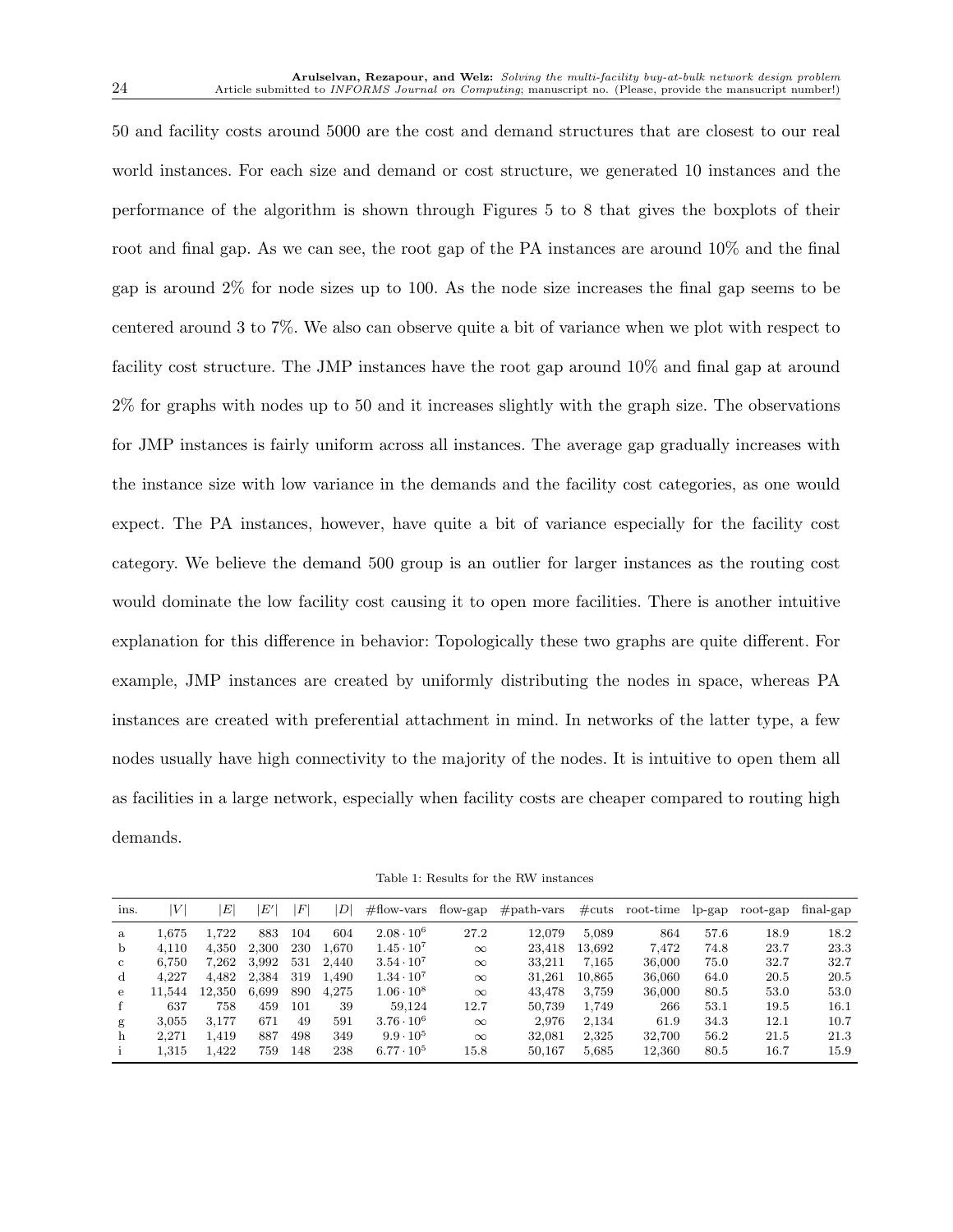| $\left V\right $ | $E\vert$ | F    | D    | solved         | root-time | $#path-vars$ | $\#\text{cuts}$ | $lp$ -gap | $root$ -gap | $final$ -gap |
|------------------|----------|------|------|----------------|-----------|--------------|-----------------|-----------|-------------|--------------|
| 50               | 97       | 2.5  | 9.5  | 10             | 0.1       | 511.2        | 79.4            | 27.1      | $5.6\,$     | $*$          |
| 50               | 143.7    | 2.8  | 9.2  | 9              | 0.6       | 4,098.1      | 130.8           | 19.3      | 4.6         | 2.4          |
| 75               | 147      | 5.2  | 12.8 | 10             | 0.4       | 1,470.0      | 156.2           | 32.5      | 4.8         |              |
| 75               | 218.7    | 4.1  | 13.9 | 7              | 2.5       | 7,066.8      | 261.9           | 26.6      | 4.8         | 3.4          |
| 100              | 197      | 6.1  | 18.9 | $\overline{7}$ | 1.4       | 5,850.1      | 271.7           | 44.5      | 7.0         | 2.9          |
| 100              | 293.8    | 5.1  | 19.9 | $\overline{2}$ | 3.6       | 15,982.4     | 311.5           | 37.7      | 7.2         | 3.9          |
| 125              | 247      | 6.3  | 24.7 | 7              | $1.6\,$   | 4,244.8      | 281.9           | 52.6      | 6.2         | 3.7          |
| 125              | 368.8    | 6.8  | 24.2 | 5              | 12.7      | 11,709.9     | 403.0           | 41.9      | 5.6         | 3.8          |
| 150              | 297      | 8.2  | 28.8 | 5              | 5.6       | 6,308.5      | 380.3           | 59.4      | 6.5         | 3.7          |
| 150              | 443.4    | 7.3  | 29.7 | $\mathbf{1}$   | 9.9       | 16,461.1     | 471.8           | 47.7      | 6.9         | 4.2          |
| 175              | 347      | 9.2  | 33.8 | $\overline{2}$ | 3.6       | 8,858.3      | 427.6           | 62.4      | 7.9         | 4.7          |
| 175              | 518.8    | 8.1  | 34.9 | $\overline{2}$ | 18.8      | 12,142.2     | 607.7           | 56.2      | 7.1         | 4.8          |
| 200              | 397      | 9.9  | 40.1 | $\overline{0}$ | 6.9       | 8,750.7      | 515.3           | 72.0      | 10.2        | 4.9          |
| 200              | 593.6    | 10.5 | 39.5 | $\overline{0}$ | 27.2      | 14,564.7     | 739.0           | 59.8      | 7.9         | 5.2          |
| 250              | 497      | 13.2 | 48.8 | 0              | 11.3      | 12,154.8     | 687.2           | 74.6      | 8.3         | 5.3          |
| 250              | 743.7    | 13.2 | 48.8 | $\overline{0}$ | 48.5      | 19,729.3     | 867.9           | 61.8      | 8.0         | 5.6          |
| 300              | 597      | 16.1 | 58.9 | $\overline{0}$ | 29.5      | 13,482.4     | 827.4           | 79.0      | 9.3         | 6.7          |
| 300              | 893.5    | 17.1 | 57.9 | $\overline{0}$ | 53.8      | 18,309.4     | 993.6           | 70.3      | 9.3         | 6.3          |

Table 2: Results of the branch-price-and-cut algorithm on PA instances

Table 3: Results of the branch-price-and-cut algorithm on JMP instances

| $\left V\right $ | $\scriptstyle E$ l | $_{\it F}$ | DI   |    |         | solved root time #path-vars | $\#\text{cuts}$ | $lp$ -gap | $root$ -gap | final-gap |
|------------------|--------------------|------------|------|----|---------|-----------------------------|-----------------|-----------|-------------|-----------|
| 25               | 48.6               | 2.4        | 5.7  | 10 | 0.1     | 660.3                       | 68.6            | $16.1\,$  | 11.6        | $*$       |
| 30               | 60.3               | 2.4        | 6.4  | 10 | 0.3     | 414.2                       | 88.9            | 9.6       | 4.4         | $*$       |
| 35               | 70.1               | 2.4        | 6.8  | 9  | 0.3     | 888.2                       | 94.5            | 16.8      | 13.9        | 3.7       |
| 40               | 88.4               | 2.4        | 9.5  |    | 0.5     | 4.847.1                     | 170.0           | 25.1      | 17.6        | 2.2       |
| 45               | 99.3               | 2.7        | 8.7  | 10 | 0.8     | 1.112.0                     | 135.8           | 10.1      | 3.1         | $*$       |
| 50               | 114.7              | 3.8        | 9.3  | 8  | 0.5     | 3.796.2                     | 163.7           | 17.4      | 12.4        | 3.1       |
| 55               | 117.9              | 3.4        | 11.6 | 6  | $1.8\,$ | 7,568.2                     | 225.0           | 17.0      | 9.4         | 4.0       |
| 60               | 133.7              | 3.1        | 13.9 | 2  | 2.6     | 9,401.6                     | 287.4           | 13.4      | 6.1         | 4.8       |

To take a closer look at the performance of the proposed heuristics we refer to Figure 4, which shows the progress of the upper bound during the solution process of instance "a". We observe that all approaches already reach good upper bounds within a few minutes. The LP based greedy heuristic is fast and can also return primal solutions that consist of variables currently not in the restricted master problem. The IP based heuristic basically uses the power of all the problem independent primal heuristics bundled into CPLEX with respect to the currently available variables. This is computationally expensive but it also helps to find very good primal solutions. We observe that the hybrid strategy, which uses both types of heuristics, leads to the best results. Here, the greedy heuristic helps to construct new promising paths that can then also be taken into account for the CPLEX heuristic.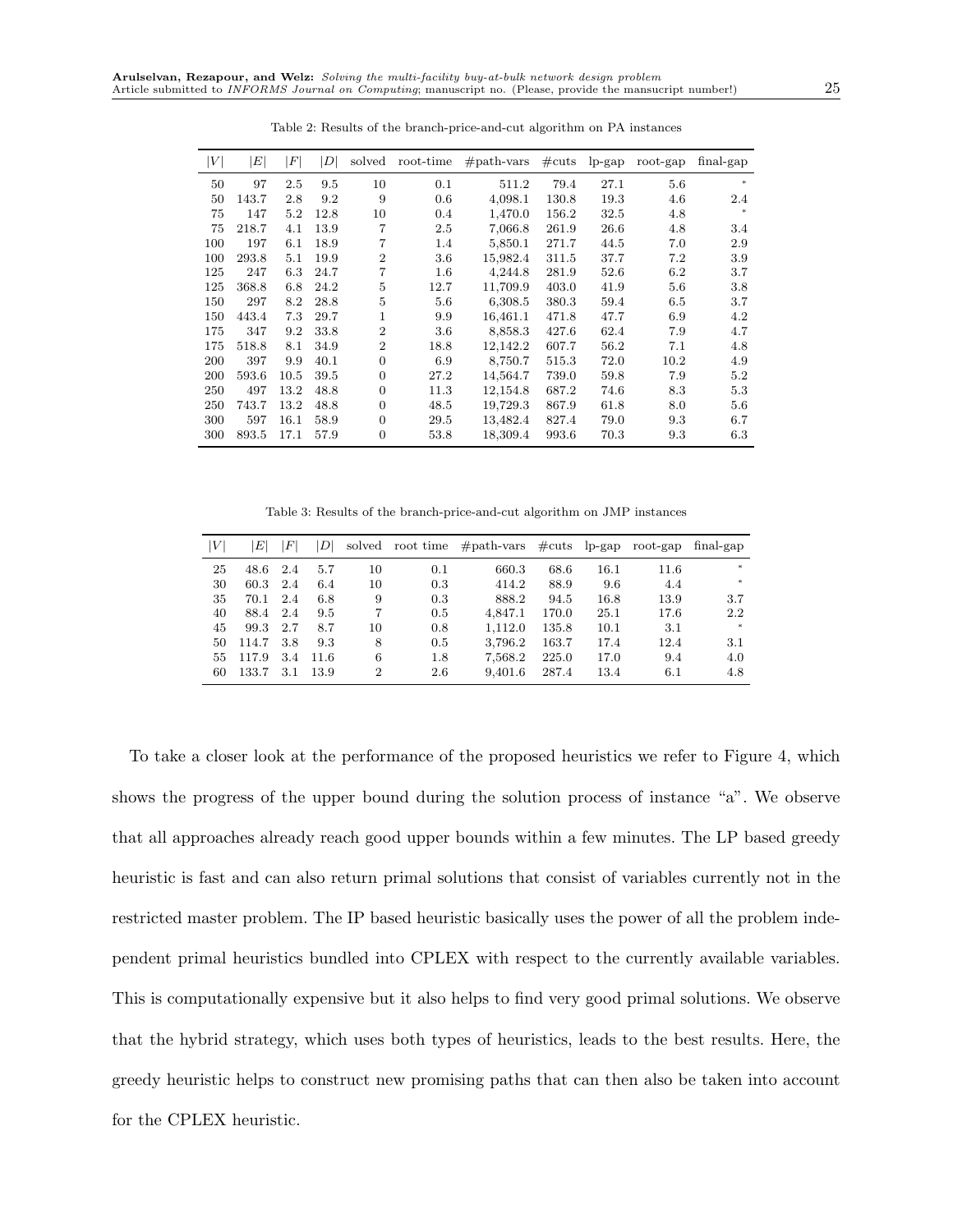

Figure 4 Progress of the upper bound for the instance "a" using only the LP based greedy heuristic, only the IP based primal heuristic and both heuristics.



Figure 5 The root LP gap and the final gap obtained for PA instances with node sizes varying between 50 and 300 for different demand structures.

#### 6. Conclusion

In this work we considered an integrated buy-at-bulk network design facility location problem. We proposed compact and exponential-sized Integer Programming (IP) formulations for the problem.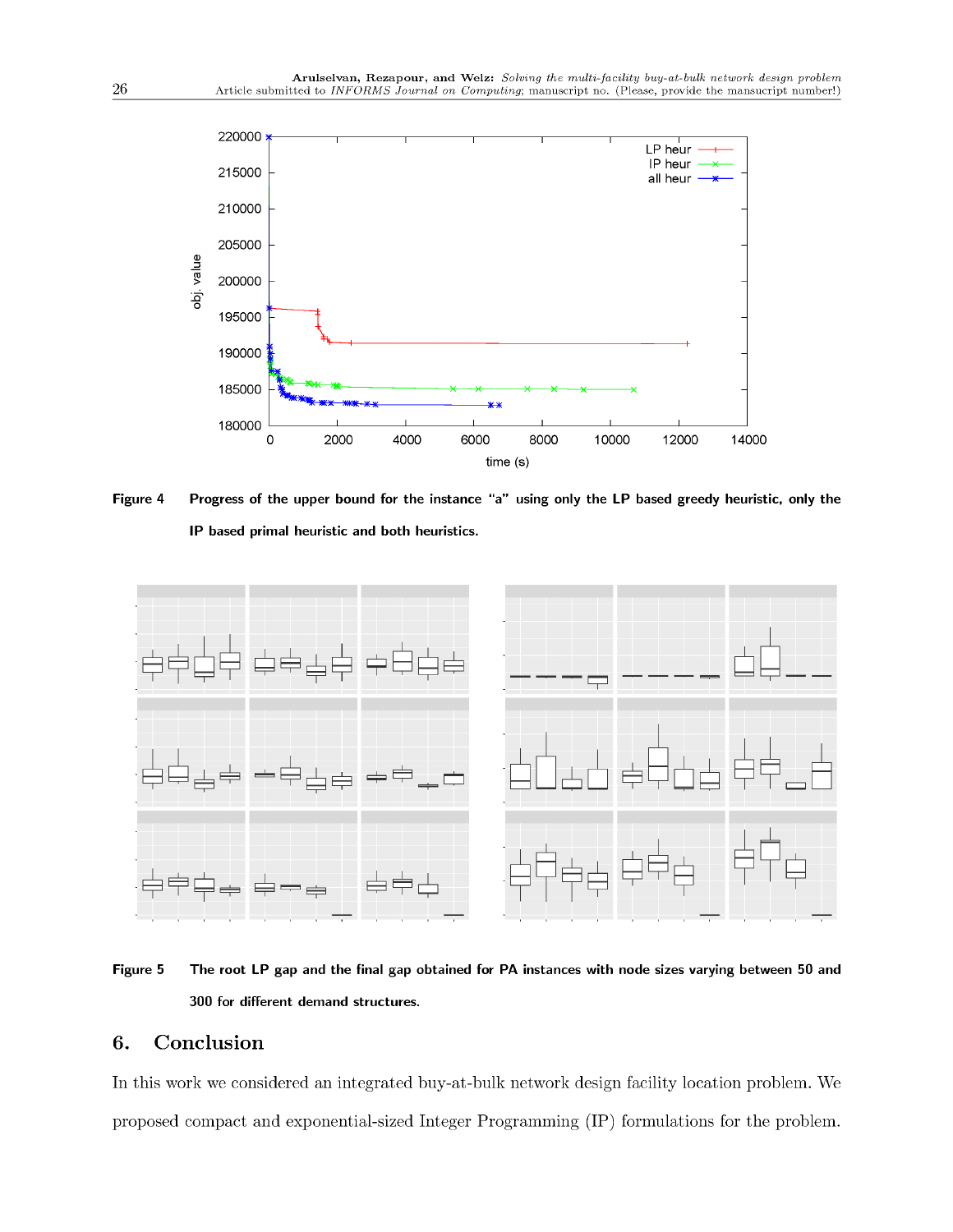

Figure 6 The root LP gap and the final gap obtained for PA instances with node sizes varying between 50 and 300 for different fixed cost structures.



Figure 7 The root LP gap and the final gap obtained for JMP instances with node sizes varying between 25 and 75 for different demand structures.

We presented a branch-price-and-cut algorithm for solving the path based IP formulation of the problem. We studied the effect of the two families of valid inequalities. Some pre-processing tech-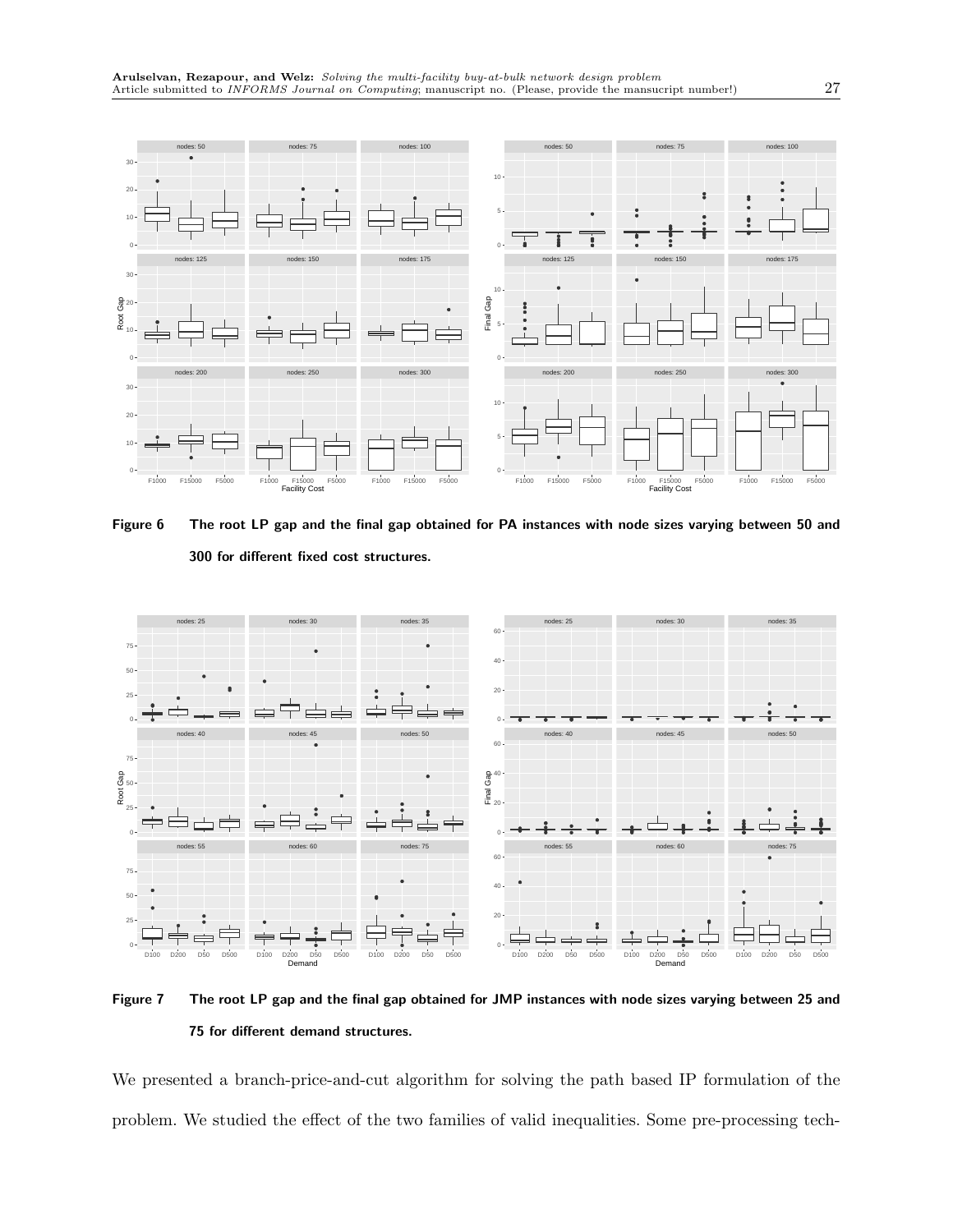

Figure 8 The root LP gap and the final gap obtained for JMP instances with node sizes varying between 25 and 75 for different fixed cost structures.

niques were proposed, which helped in effectively handling sparse instances. We also proposed two efficient IP- and LP-based primal heuristics to obtain good integer solutions. We gave a parallel implementation for the IP heuristic and demonstrated that a hybrid approach to combine the two heuristics provided better primal bounds. We test our approach on a set of real world instances and two different sets of computer generated instances. Using the proposed branch-price-and-cut approaches in combination with the primal heuristics allowed us to solve most of the tested realworld instances with a gap of less than 20 %. We empirically observed that the number of variables generated by the column generation approach is much lesser than the variables in the corresponding compact formulation.

Facilities in real world applications are usually capacitated and this is not considered in the current model. One can extend our model to this variant by introducing a capacitated module of cost  $\mu_i$  corresponding to each  $(i, r)$ ,  $i \in F$ , and then seeking for a feasible routing network that allows simultaneous routing of clients' demands (not only to their facilities but also) to r without violating the capacities of  $(i, r)$  edges.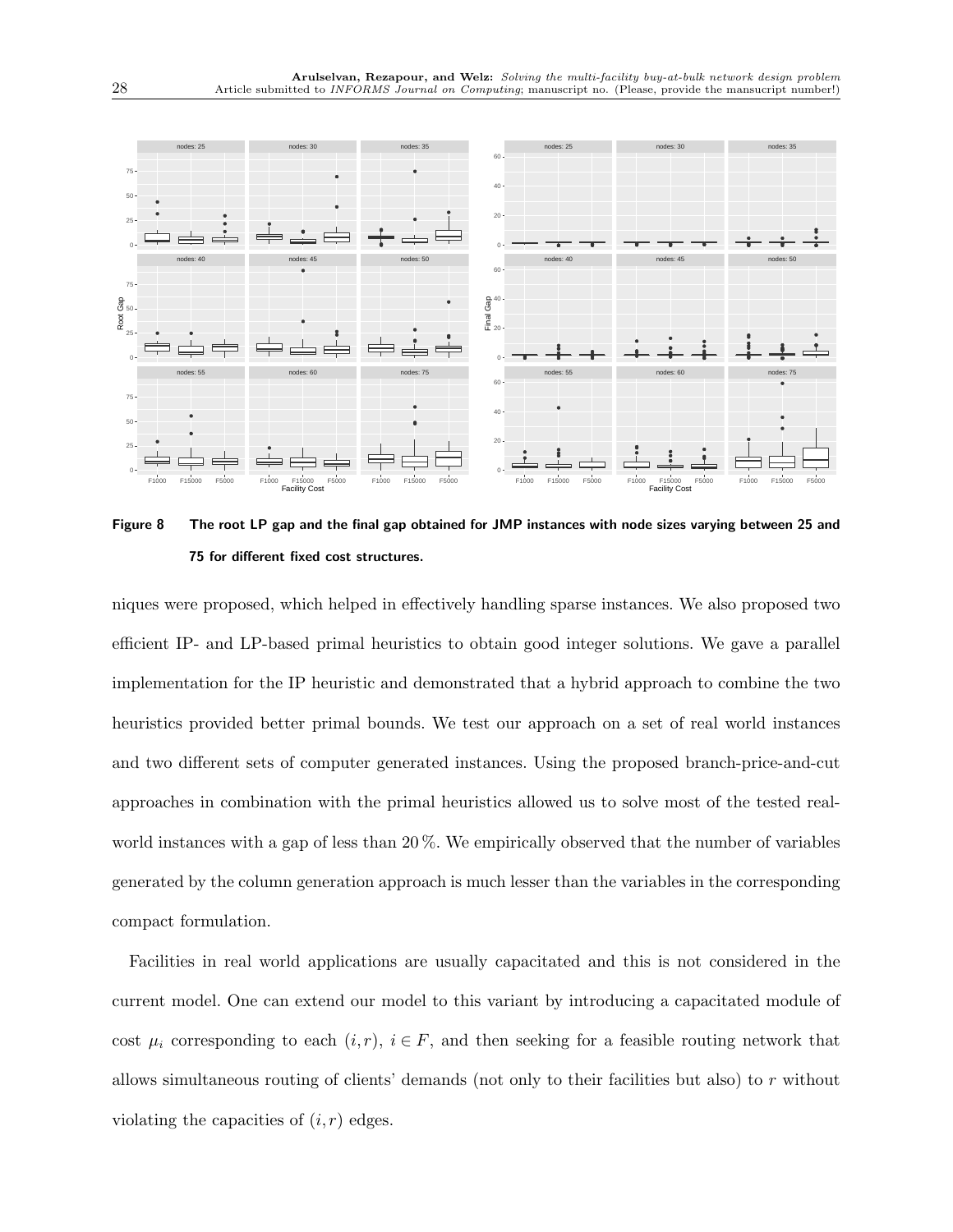We are also currently considering models where clients need bi-connectivity with open facilities. This could also be solved using a branch-and-price framework with some alterations to the pricing problem.

## Acknowledgments

The authors are much indebted to Daniel Schmidt for helpful discussions on the topic of this paper, especially on the generation of the test instances. The authors also would like to thank the anonymous reviewers for their valuable comments that helped us significantly improve the paper.

## References

- Achterberg, Tobias. 2009. SCIP: solving constraint integer programs. *Mathematical Programming Computation* 1(1) 1–41.
- Alvarez-Miranda, Eduardo, Valentina Cacchiani, Andrea Lodi, Tiziano Par ´ riani, Daniel R Schmidt. 2014. Single-commodity robust network design problem: Complexity, instances and heuristic solutions. *European Journal of Operational Research* 238(3) 711–723.
- Atamtürk, Alper, Deepak Rajan. 2002. On splittable and unsplittable flow capacitated network design arc–set polyhedra. *Mathematical Programming* 92(2) 315–333.
- Barabási, Albert-László, Réka Albert. 1999. Emergence of scaling in random networks. *science* **286**(5439) 509–512.
- Barnhart, Cynthia, Christopher A Hane, Pamela H Vance. 2000. Using branch-and-price-and-cut to solve origin-destination integer multicommodity flow problems. *Operations Research* 48(2) 318–326.
- Cacchiani, Valentina, Michael Jünger, Frauke Liers, Andrea Lodi, Daniel R Schmidt. 2014. Single-commodity robust network design with finite and hose demand sets. *Technical Report OR-14-11, University of Bologna* .
- Charikar, Moses, Adriana Karagiozova. 2005. On non-uniform multicommodity buy-at-bulk network design. *In Proceedings of the thirty-seventh annual ACM symposium on Theory of Computing (STOC)* 176–182.
- Dantzig, George B, Philip Wolfe. 1960. Decomposition principle for linear programs. *Operations Research* 8(1) 101–111.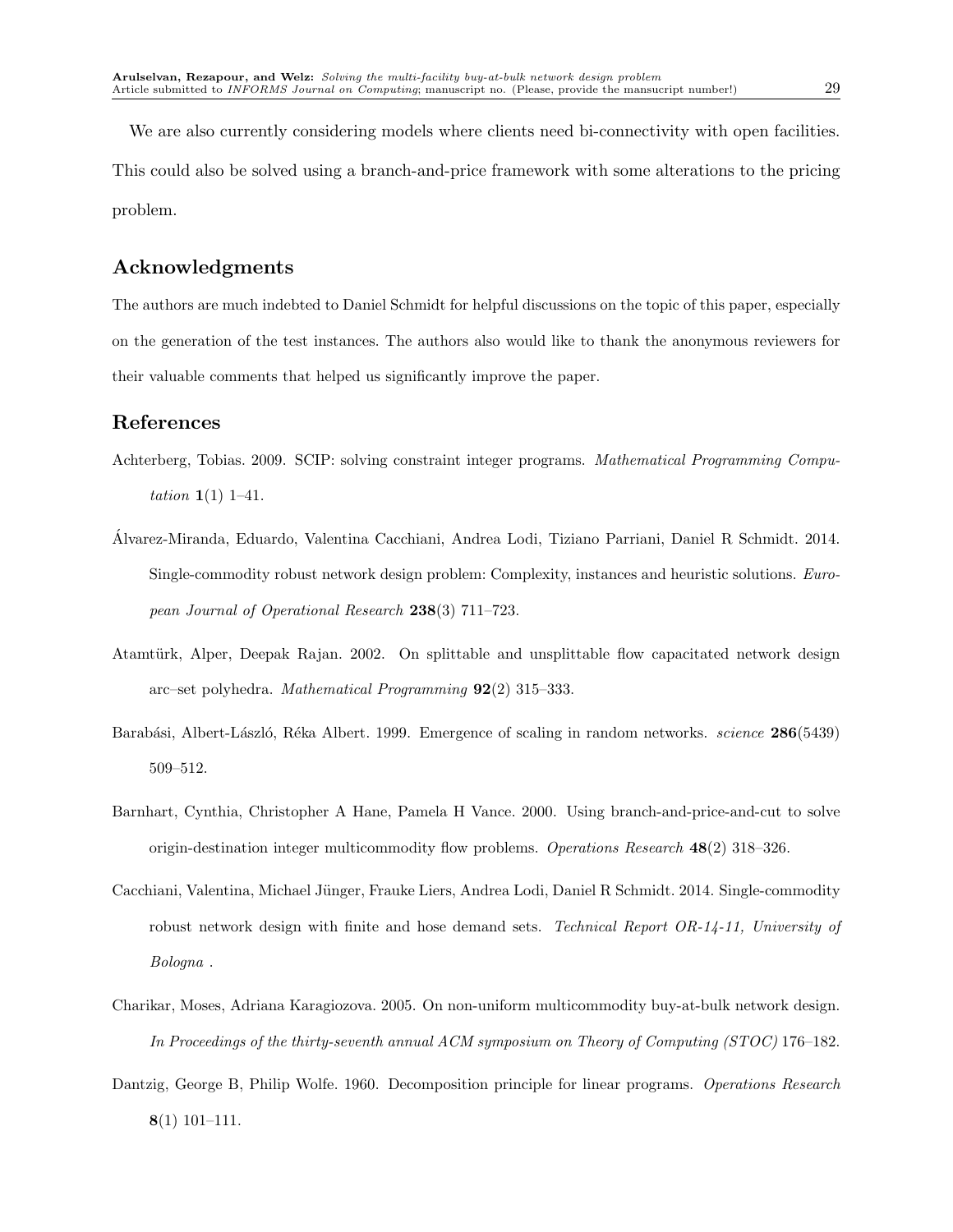- Frangioni, Antonio, Bernard Gendron. 2012. A stabilized structured dantzig–wolfe decomposition method. *Mathematical Programming* 140(1) 45–76.
- Friggstad, Zachary, Mohsen Rezapour, Mohammad R Salavatipour, José A Soto. 2015. LP-based approximation algorithms for facility location in buy-at-bulk network design. *In Proceedings of the 14th International Symposium on Algorithms and Data Structures (WADS)* 373–385.
- FTT. 2014. Fttx-plan. fttx-plan: Kostenoptimierte planung von fttx-netzen. http://www.fttx-plan.de/ .
- Gamrath, Gerald. 2010. Generic branch-cut-and-price. Diploma thesis, Technische Universtät Berlin.
- Garg, Naveen, Rohit Khandekar, Goran Konjevod, R Ravi, F Sibel Salman, Amitabh Sinha. 2001. On the integrality gap of a natural formulation of the single-sink buy-at-bulk network design problem. *In Proceedings of Integer Programming and Combinatorial Optimization (IPCO)* 170–184.
- Grandoni, Fabrizio, Thomas Rothvoß. 2010. Network design via core detouring for problems without a core. *In Proceedings of Automata, Languages and Programming (ICALP)* 490–502.
- Guha, Sudipto, Adam Meyerson, Kamesh Munagala. 2009. A constant factor approximation for the single sink edge installation problem. *SIAM Journal on Computing* 38(6) 2426–2442.
- Gupta, Anupam, Amit Kumar, Tim Roughgarden. 2003. Simpler and better approximation algorithms for network design. *In Proceedings of the thirty-fifth annual ACM Symposium on Theory of Computing (STOC)* 365–372.
- Hassin, Refael, R Ravi, F Sibel Salman. 2004. Approximation algorithms for a capacitated network design problem. *Algorithmica* 38(3) 417–431.
- Johnson, David S, Maria Minkoff, Steven Phillips. 2000. The prize collecting steiner tree problem: theory and practice. *In Proceedings of ACM-SIAM Symposium on Discrete Algorithms (SODA)* .
- Jothi, Raja, Balaji Raghavachari. 2004. Improved approximation algorithms for the single-sink buy-at-bulk network design problems. *In Proceedings of Algorithm Theory (SWAT)* 336–348.
- Ljubić, Ivana, Peter Putz, Juan-José Salazar-González. 2012. Exact approaches to the single-source network loading problem. *Networks* 59(1) 89–106.
- Meyerson, Adam, Kamesh Munagala, Serge Plotkin. 2000. Cost-distance: Two metric network design. *In Proceedings of the 41st Annual Symposium onFoundations of Computer Science (FOCS)* 624–630.